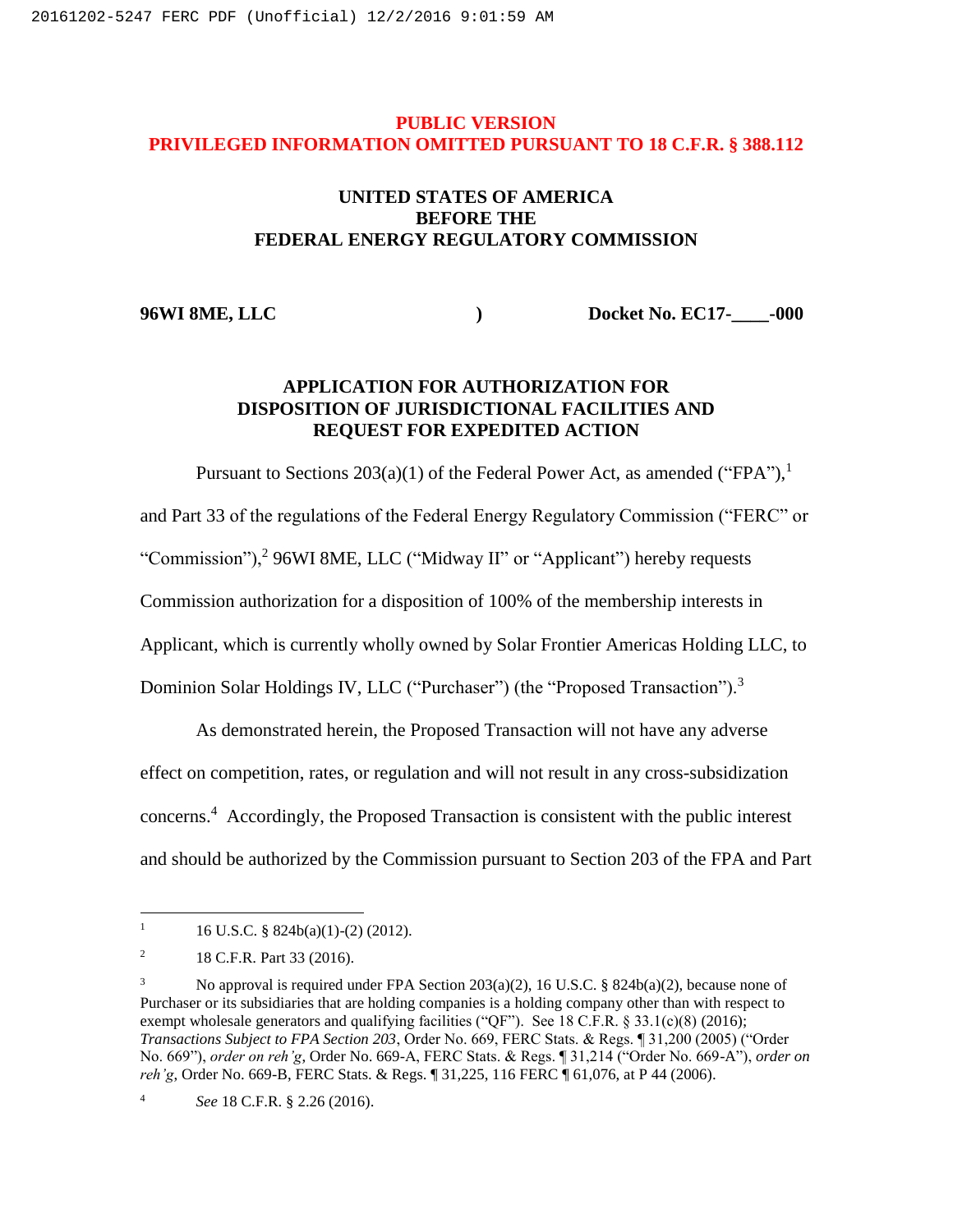33 of the Commission's regulations. Applicant respectfully requests expedited

consideration and Commission action on this application **by December 31, 2016**.

#### **I. COMMUNICATIONS**

Applicant requests that all correspondence, pleadings and other communication concerning this filing be served upon the following:

| Latasha Terry                            | Andrea Wolfman            |
|------------------------------------------|---------------------------|
| Legal Counsel                            | Alston & Bird LLP         |
| Solar Frontier Americas Development, LLC | 950 F Street, N.W.        |
| 50 California Street, Suite 820          | Washington, DC 20004      |
| San Francisco, CA 94111                  | $(202)$ 239-3300          |
| $(415)$ 814-5258                         | andrea.wolfman@alston.com |
| latasha.terry@solar-frontier.com         |                           |

### **II. REQUEST FOR CONFIDENTIAL TREATMENT AND EXPEDITIOUS COMMISSION APPROVAL**

Applicant respectfully requests privileged and confidential treatment of Exhibit I to this Application that is marked "Contains Privileged and Confidential Information Pursuant to 18 C.F.R. § 388.112 - Do Not Release." The Purchase and Sale Agreement in Exhibit I is commercially sensitive and is not normally publicly available. The release of such information would likely cause substantial harm to the competitive position of the Applicant, including an impediment in future negotiations of similar transactions. Applicant is submitting a public version of this Application, with the confidential material omitted. A proposed protective order is included as Attachment 1.

Applicant further requests expeditious Commission consideration pursuant to Sections 33.11(b) and (c) of the regulations.<sup>5</sup> As shown in this Application, the Proposed Transaction does not involve a merger, is consistent with Commission precedent, and

 $\mathfrak{S}$ 

<sup>5</sup> 18 C.F.R. §§ 33.11(b) and (c) (2016).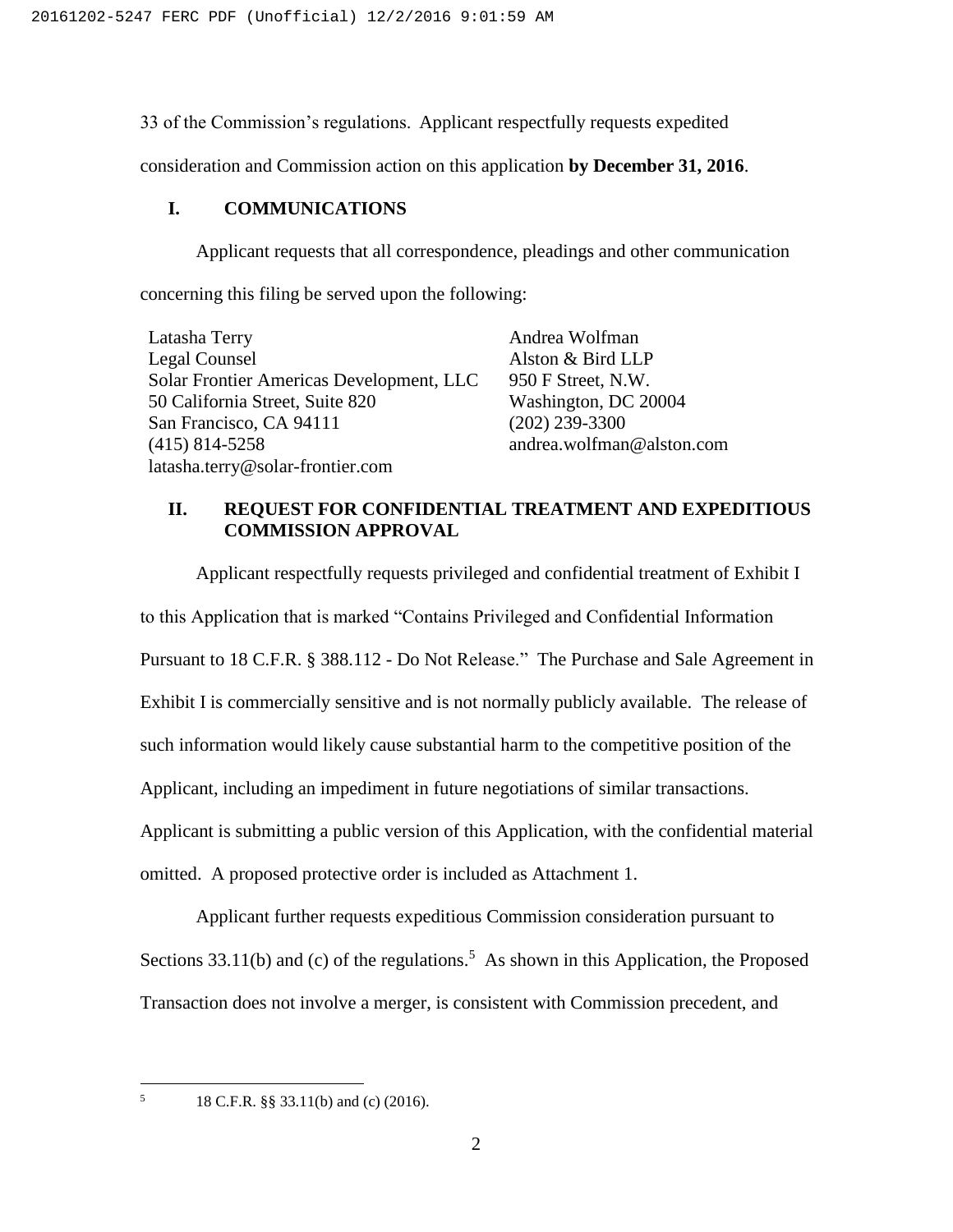does not require an Appendix A analysis. The parties have committed to closing on January 3, 2017. **Accordingly, Applicant respectively requests a 21-day notice period and Commission approval of this Application by December 31, 2016.**

#### **III. DESCRIPTION OF APPLICANT AND PURCHASER**

#### **A. The Applicant**

#### **1. Midway II**

Midway II is a Delaware limited liability company with its principal place of business in Imperial County, CA. Midway II is developing a 30 MW<sub>ac</sub> (nameplate) solarpowered electric generation facility and related generation interconnection facilities to be located in Imperial County, CA (the "Facility"). On November 10, 2016, Midway II filed an application for authorization to make sales of energy, capacity, and ancillary services at market-based rates and a market-based rate tariff proposing an effective date of January 1, 2016.<sup>6</sup> The Facility will be interconnected to the transmission system owned and operated by Imperial Irrigation District ("IID"). Therefore, the relevant market for the market power analysis is the IID balancing authority area ("BAA"). All the electric energy and capacity from the Facility will be sold under a long-term power purchase agreement ("PPA") to IID with a term of more than one year. Midway II has filed a notice of self-certification as an exempt wholesale generator ("EWG").<sup>7</sup>

<sup>6</sup> *96WI 8ME, LLC*, Docket No. ER17-339-000.

<sup>7</sup> Notice of Self-Certification of Exempt Wholesale Generator Status, *96WI 8ME, LLC*, Docket No. EG17-16-000 (filed October 27, 2016).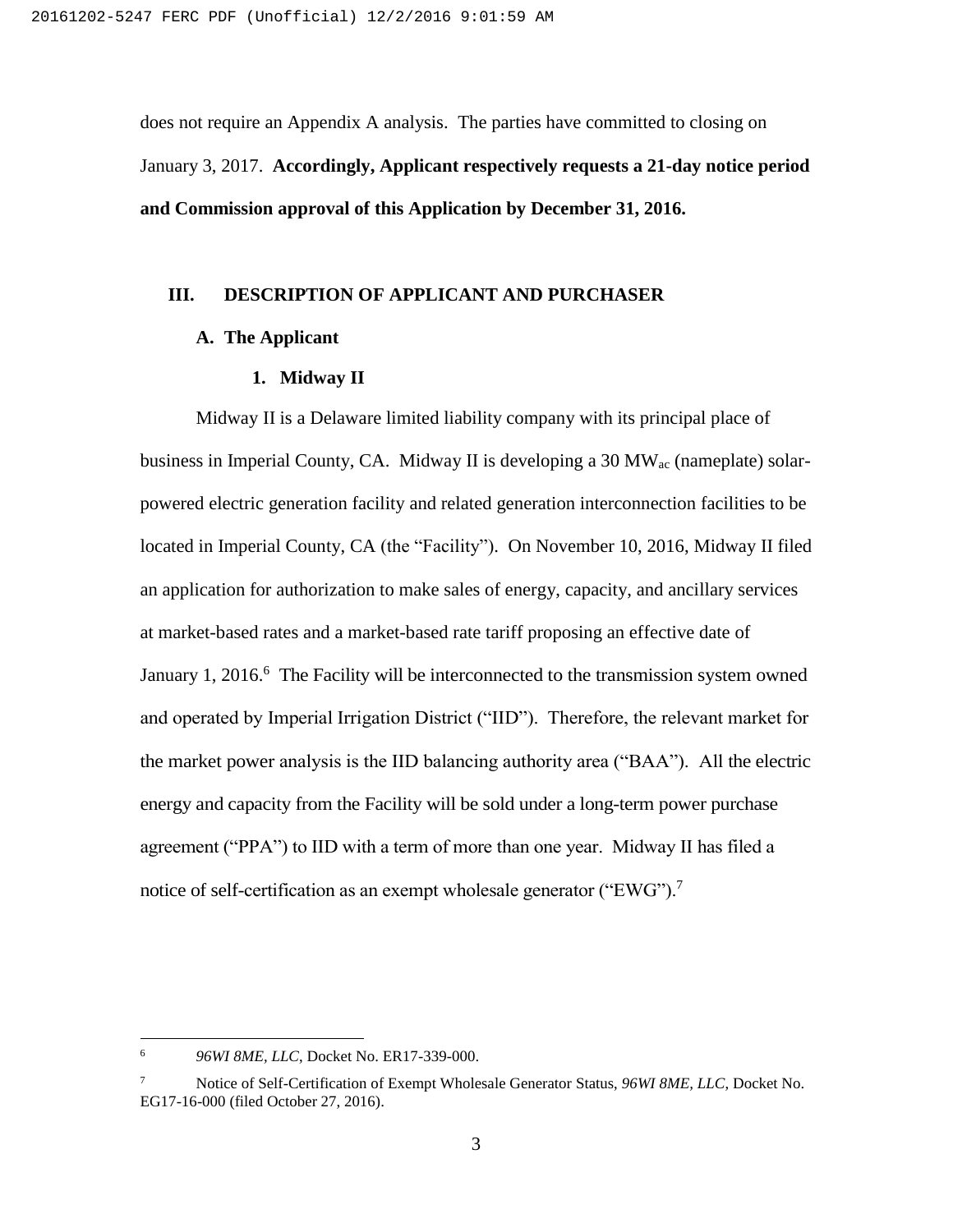#### **2. Applicant's Upstream Ownership**

Midway II is wholly owned by Solar Frontier Americas Holding LLC, which is wholly owned by Solar Frontier Americas, Inc. Solar Frontier Americas Inc., through its subsidiaries, develops and builds solar energy projects in the U.S. It is wholly owned by Solar Frontier K.K., a Japanese company engaged in the manufacture and sale of CIS thin-film solar panels, that is wholly owned by Showa Shell Sekiyu K.K., the shares of which are owned 15% by Saudi Aramco, 35% by Royal Dutch Shell, and the remaining 50% are publicly traded on the Tokyo Stock Exchange. Showa Shell Sekiyu K.K. has two main businesses: (i) the refining of oil and sale of the refined products, and (ii) an energy solutions business that includes the business of Solar Frontier K.K. and related business services.

With the exception of the direct and indirect ownership interests of Solar Frontier Americas, Inc., Showa Shell Sekiyu K.K does not otherwise: (a) directly or indirectly own or control any generation or transmission facilities in the United States; (b) engage in wholesale sales of electric energy, or any other Commission jurisdictional transactions in the United States; (c) hold electric transmission rights and natural gas transportation rights in the United States; or (d) directly or indirectly own or control a franchised utility. In addition, Showa Shell Sekiyu K.K does not directly or indirectly own any physical natural gas transportation facilities or own or control other physical inputs to electric generation or transmission in the United States.

4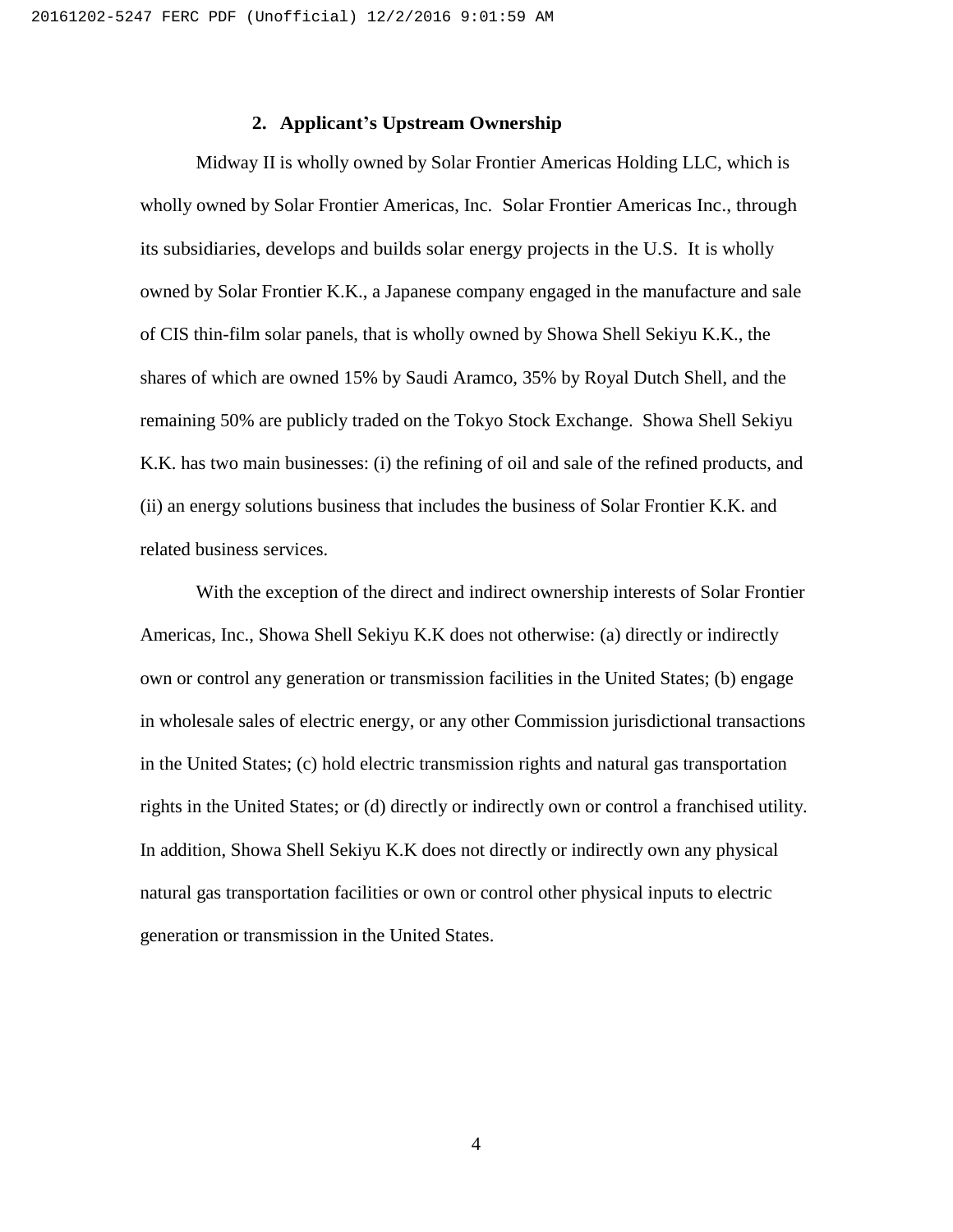As recently reported in a filing by Shell Energy North America (US), L.P.,<sup>8</sup> Royal Dutch Shell has ownership interests in generation facilities located throughout the United States,<sup>9</sup> but it does not own or control electric transmission facilities in the United States, except for the limited and discrete generation interconnection facilities or distribution facilities from the transmission grid and serving particular production fields for oil and gas. In addition, it does not own or control inputs to electric power production in the United States, as defined in section 35.36 of the regulations, and it is not affiliated with any public utility with a franchised electric service territory.

Based on information available to Applicant,<sup>10</sup> Saudi Aramco does not (a) directly or indirectly own or control any generation or transmission facilities in the United States; (b) engage in wholesale sales of electric energy, or any other Commission jurisdictional transactions in the United States; (c) hold electric transmission rights and natural gas transportation rights in the United States; (d) directly or indirectly own or control a franchised utility; or (e) directly or indirectly own any physical natural gas transportation facilities or own or control other physical inputs to electric generation or transmission in the United States.

#### **B. The Purchaser**

Dominion Solar Projects C, Inc. owns 99% of the equity interests of the Purchaser, and Dominion Solar Projects D, Inc. owns the remaining 1% of the equity

<sup>&</sup>lt;sup>8</sup> Request for Category 1 Seller Status filed by Shell Energy North America (US), L.P., in Docket No. ER17-201-000 (October 27, 2016).

<sup>9</sup> *Id.,* Appendix A Asset Appendix.

<sup>&</sup>lt;sup>10</sup> <http://www.saudiaramco.com/en/home/about/worldwide.html> (accessed Dec. 1, 2016); [http://s04.static-shell.com/content/dam/shell-new/local/business/motiva/downloads/pdf/motiva-selected](http://s04.static-shell.com/content/dam/shell-new/local/business/motiva/downloads/pdf/motiva-selected-financial-information.pdf)[financial-information.pdf](http://s04.static-shell.com/content/dam/shell-new/local/business/motiva/downloads/pdf/motiva-selected-financial-information.pdf) (accessed Dec. 1, 2016).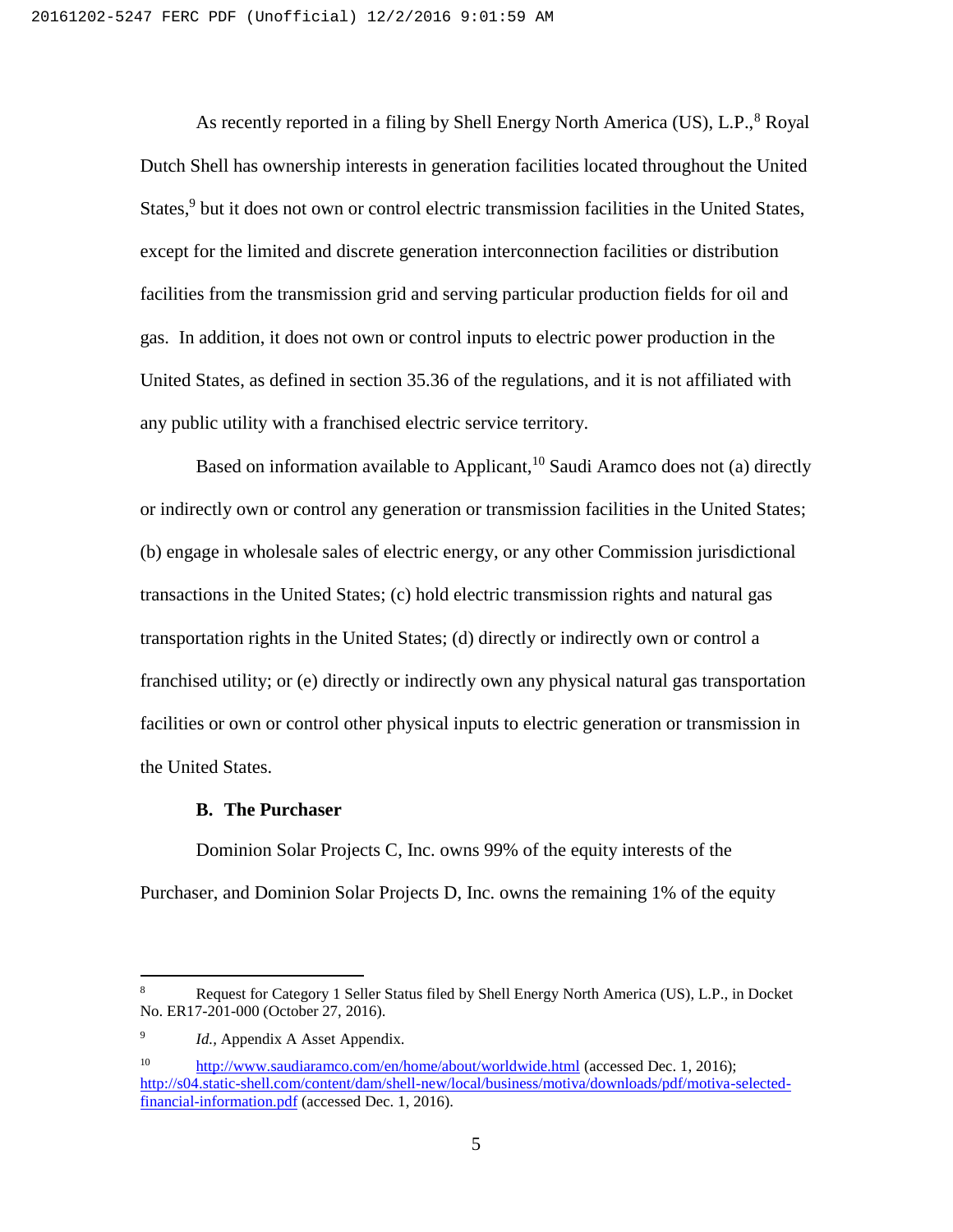interests of the Purchaser. Each of Dominion Solar Projects C, Inc. and Dominion Solar Projects D, Inc. are direct, wholly owned subsidiaries of Dominion Energy, Inc. ("DEI")." DEI is a direct, wholly owned subsidiary of Dominion Resources, Inc. ("DRI"), a holding company within the meaning of the Public Utility Holding Company Act of 2005. DRI subsidiaries include Dominion Energy Marketing, Inc. a power marketer that has a Commission approved market-based rate schedule.<sup>11</sup> DEI also directly or indirectly owns various subsidiaries that own and operate electric generating facilities in the United States.

Upon closing of the Transaction, Applicant will be affiliated with Imperial Valley Solar Company (IVSC) 2, LLC ("IVSC 2"). IVSC 2 has market-based rate authority and owns and operates a 20 MW solar PV Qualifying Facility located in Niland, California.<sup>12</sup> IVSC 2 sells all of the output of the IVSC 2 facility to IID pursuant to a long-term, firm PPA that expires in 2045.

DRI is also the parent company of Dominion Virginia Power. Dominion Virginia Power is a regulated, vertically integrated public utility engaged in the generation, distribution, and sale of electric energy. It owns and/or operates nuclear, fossil fuel, renewable, and hydroelectric generating units in Virginia, North Carolina, and West Virginia with an aggregate generating capacity of approximately 24,400 MW, as well as approximately 57,000 miles of electric distribution lines. Dominion Virginia Power also

<sup>&</sup>lt;sup>11</sup> *Dominion Energy Marketing, Inc., Docket No. ER01-468-000 (Letter Order issued Dec. 15,* 2000); (Letter Order).

<sup>12</sup> *Imperial Valley Solar Company (IVSC) 2*, *LLC*, FERC Form 556, Docket No. QF14-699-000 (filed Aug. 4, 2014); *Imperial Valley Solar Company (IVSC) 2, LLC*, 149 FERC ¶ 61,270 (2014) (marketbased rate authorization).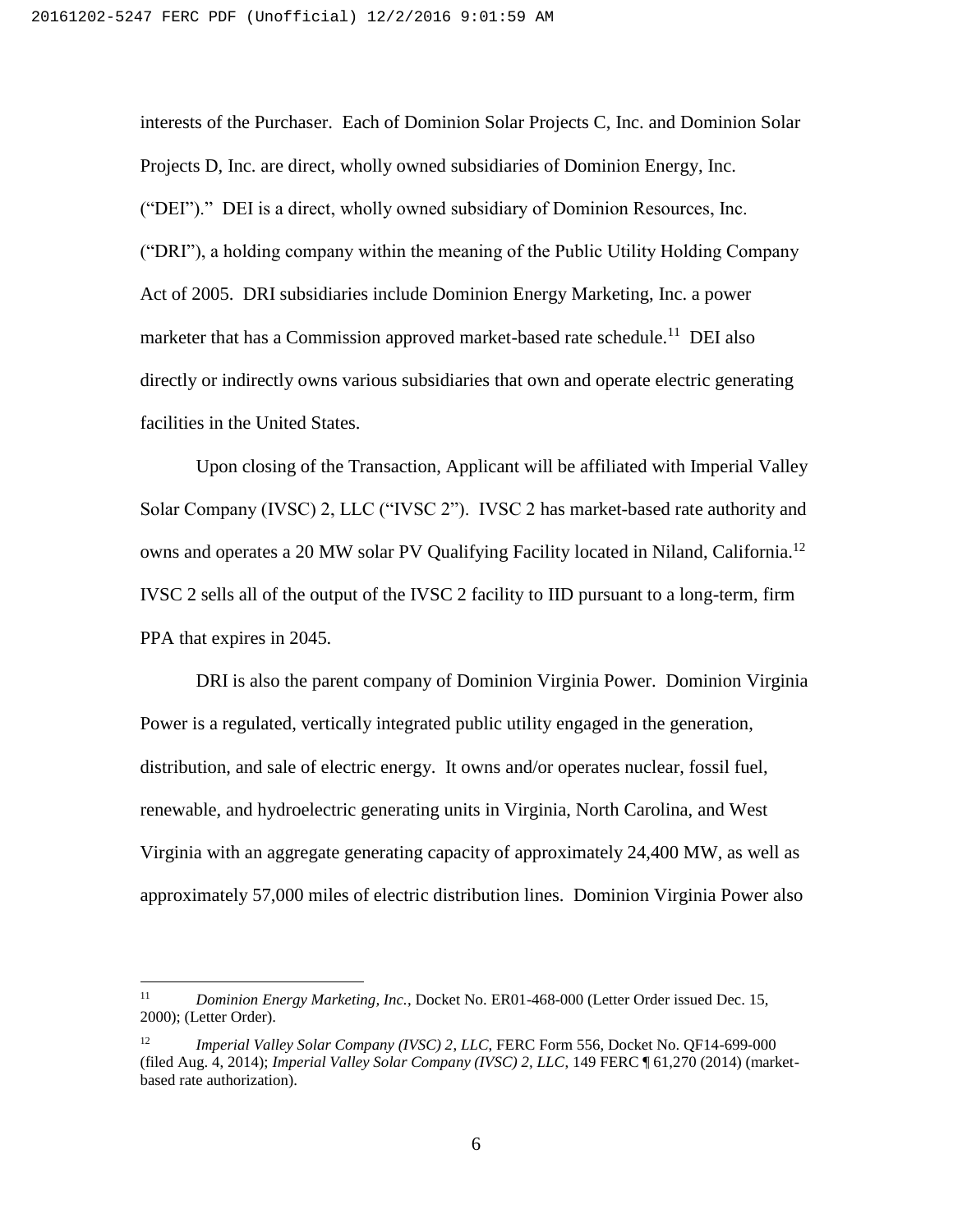owns approximately 6,400 miles of transmission facilities that are under the operational control of PJM pursuant to the PJM Open Access Transmission Tariff ("OATT").<sup>13</sup> Dominion Virginia Power's generation and transmission assets are identified in the Asset Appendix.

Dominion Virginia Power sells electric energy at retail in Virginia and North Carolina. It also sells electric energy at wholesale on a short-term basis and under longterm contracts to rural electric cooperatives, municipalities, and wholesale electricity markets. Dominion Virginia Power has the authority to make wholesale sales at marketbased rates.<sup>14</sup>

In addition to electric interests, DRI also owns or holds an interest in (1) two gas utility local distribution companies ("LDCs"), (2) four interstate gas pipeline companies, and (3) Dominion Retail, Inc., a retail marketing entity that sells natural gas. The two LDCs, East Ohio Gas Company d/b/a Dominion East Ohio, and Hope Gas, Inc. d/b/a Dominion Hope, provide retail gas services to customers in Ohio and West Virginia, respectively. The interstate gas pipeline companies are Dominion Transmission, Inc. ("DTI"), Dominion Iroquois, Inc. ("Dominion Iroquois"), which owns a 24.72% interest in Iroquois Gas Transmission System, LP, Dominion Cove Point LNG, LP, and Dominion Carolina Gas Transmission, LLC. DTI, Dominion Iroquois, and Dominion East Ohio are direct subsidiaries of Dominion Gas Holdings, LLC, a wholly-owned subsidiary of DRI. Dominion Carolina Gas Transmission, LLC, is a direct subsidiary of

 $13<sup>°</sup>$ <sup>13</sup> *PJM Interconnection, L.L.C. and Virginia Elec. and Power Co.*, 109 FERC ¶ 61,012 (2004).

<sup>14</sup> *Virginia Electric and Power Co.*, Docket No. ER98-3771-000 (Letter Order issued Aug. 13, 1998); *see also* 80 FERC ¶ 61,275 (1997); 86 FERC ¶ 61,027 (1999) (order accepting settlement agreement and terminating Docket No. ER97-3561-0000); and 91 FERC ¶ 61,209 (2000).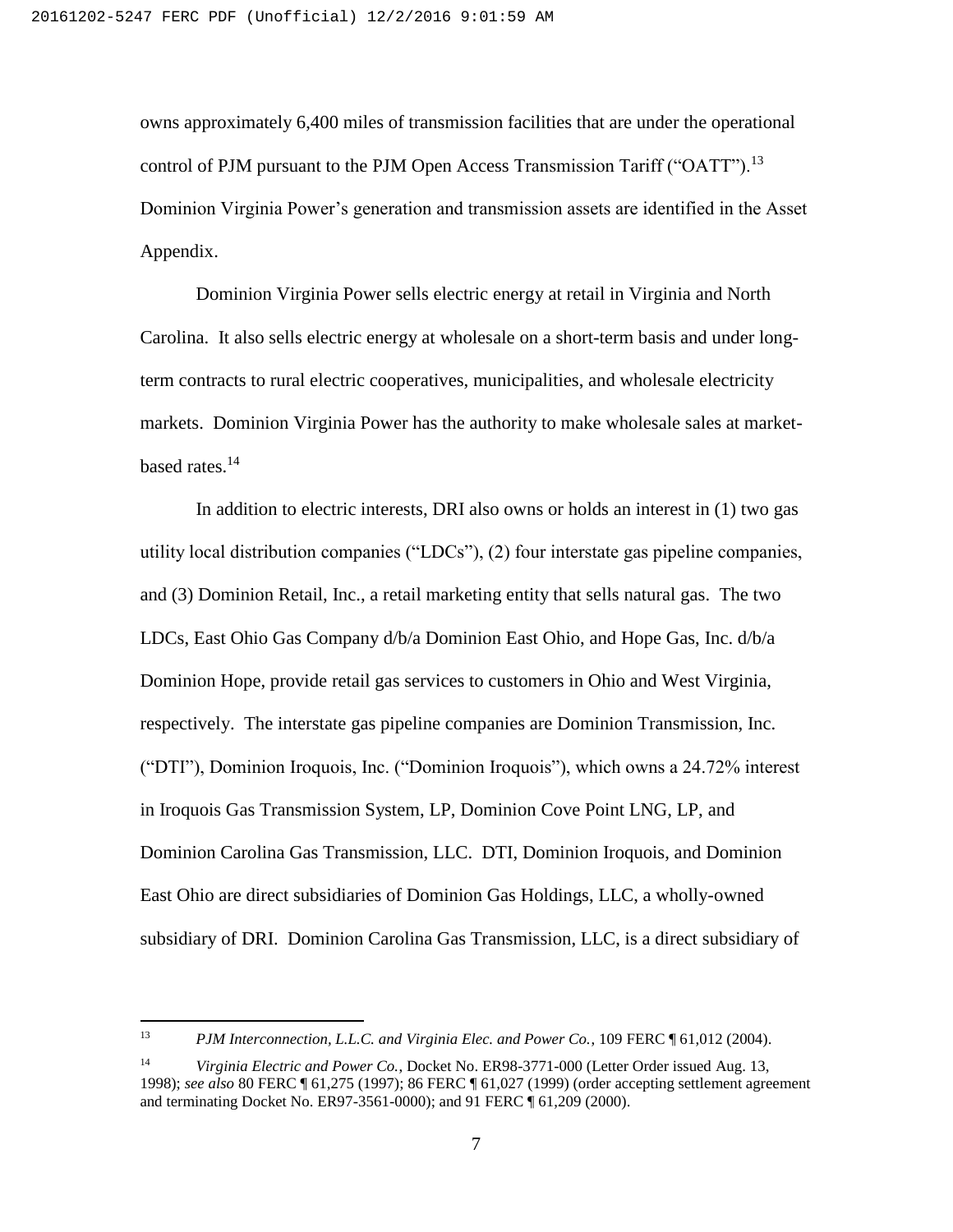Dominion Midstream Partners, LP. DRI and its subsidiaries own 100% of the general partnership interests, and a majority of the outstanding limited partnership interests, in Dominion Midstream Partners, LP. DRI also owns a 50% interest in Blue Racer Midstream, LLC, a joint venture midstream services company and a 45% interest in the proposed Atlantic Coast Pipeline, LLC project.

DRI also owns Questar Corporation ("Questar"). Questar is a Rockies-based integrated natural gas company operating through three principal subsidiaries: Questar Gas provides retail natural gas distribution in Utah, Wyoming and Idaho; Wexpro develops and produces natural gas on behalf of Questar Gas; and Questar Pipeline operates interstate natural gas pipelines and storage facilities in the Western U.S.

#### **IV. DESCRIPTION OF THE PROPOSED TRANSACTION**

Pursuant to the Purchase and Sale Agreement, the Purchaser will acquire from Solar Frontier Americas Holdings, LLC 100% of the membership interests in Midway II. Organizational charts depicting the current and post-transaction corporate structures are provided in Exhibits C-1 and C-2, respectively.

#### **V. THE COMMISSION SHOULD AUTHORIZE THE PROPOSED TRANSACTION UNDER SECTION 203 OF THE FPA**

Commission approval under Section  $203(a)(1)(A)$  of the FPA is required prior to a public utility selling or otherwise disposing the whole of its jurisdictional facilities, including a disposition of control of the public utility.<sup>15</sup> Midway II has filed a marketbased rate tariff with a proposed effective date of January 1, 2017, so at the time of the

<sup>15</sup> *See, e.g., FPA Section 203 Supplemental Policy Statement*, 120 FERC ¶ 61,060 PP 45-49 (2007); and *Enova Corporation*, 79 FERC ¶ 6,107 (1997).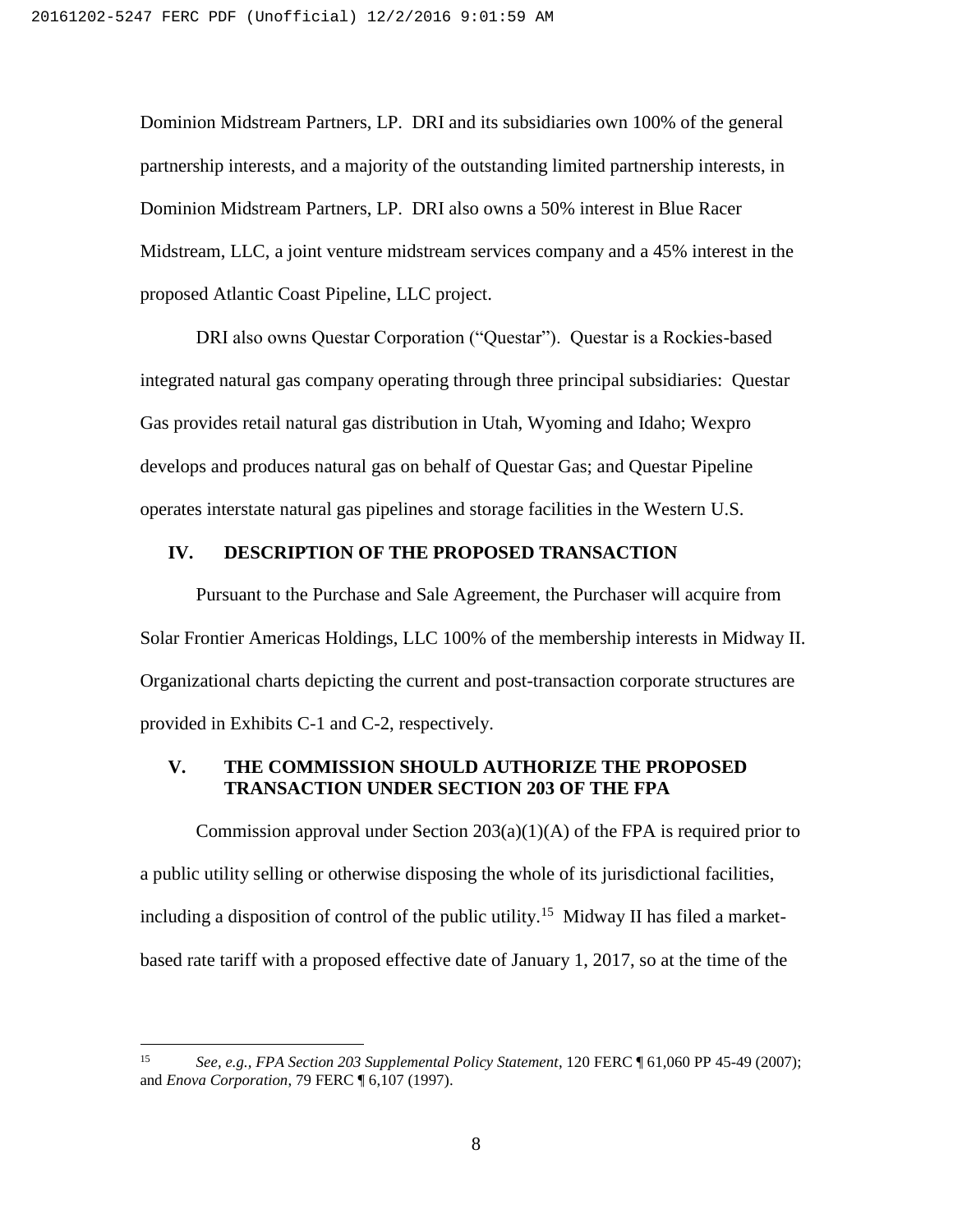Proposed Transaction on January 3, 2017, Midway II will own jurisdictional facilities and will be a public utility under the FPA.<sup>16</sup> The Proposed Transaction will result in a disposition of control of a public utility with the sale of 100% of the membership interests in Midway II.

Section 203(a)(4) of the FPA provides that the Commission will authorize a proposed transaction if it is "consistent with the public interest and will not result in cross-subsidization of a non-utility associate company or the pledge or encumbrance of utility assets for the benefit of an associate company." In determining whether a proposed transaction is consistent with the public interest, the Commission analyzes whether it will have any adverse effects on competition, rates, or regulation.<sup>17</sup> An applicant need not show that a transaction positively benefits the public interest, but rather that it is "consistent with the public interest", *i.e.*, that the transaction does not harm the public interest.<sup>18</sup>

The Applicant respectfully submits that the Commission should conclude based on the showing below, that the Proposed Transaction is consistent with the public interest, because it will not have an adverse effect on competition, rates or regulation. Further, the Proposed Transaction is consistent with the public interest and will not result in the cross-subsidization of a non-utility associate company or the pledge or

 $16\,$ Section 201(e) of the FPA defines a "public utility" as "any person who owns or operates facilities subject to the jurisdiction of the Commission…" 16 U.S.C. § 824(e) (2012). The Commission has held that tariffs are jurisdictional facilities. *See Ocean State Power*, 38 FERC ¶ 61,140 at 61,378 (1987) (footnotes omitted)("With our acceptance of this rate filing, Ocean State owns 'jurisdictional facilities' within the meaning of section 201 of the [FPA].")

<sup>17</sup> 18 C.F.R. § 2.26; *See Revised Filing Requirements Under Part 33 of the Commission's Regulations,* Order No. 642, FERC Stats. & Regs., Regs. Preambles ¶ 31,111 at 31,879 (2000) ("Order No. 642"), *order on reh'g*, Order No. 642-A, 94 FERC ¶ 61,289 (2001) (*codified at* 18 C.F.R. § 33.2(g)).

<sup>18</sup> *See, e.g., Texas-New Mexico Power Co.* 105 FERC ¶ 61,028, at P 23 and n. 14 (2003) (citing *Pac. Power & light Co. v. FPC, 111 F.2d 1014, 1016-17 (9<sup>th</sup> Cir. 1949)).*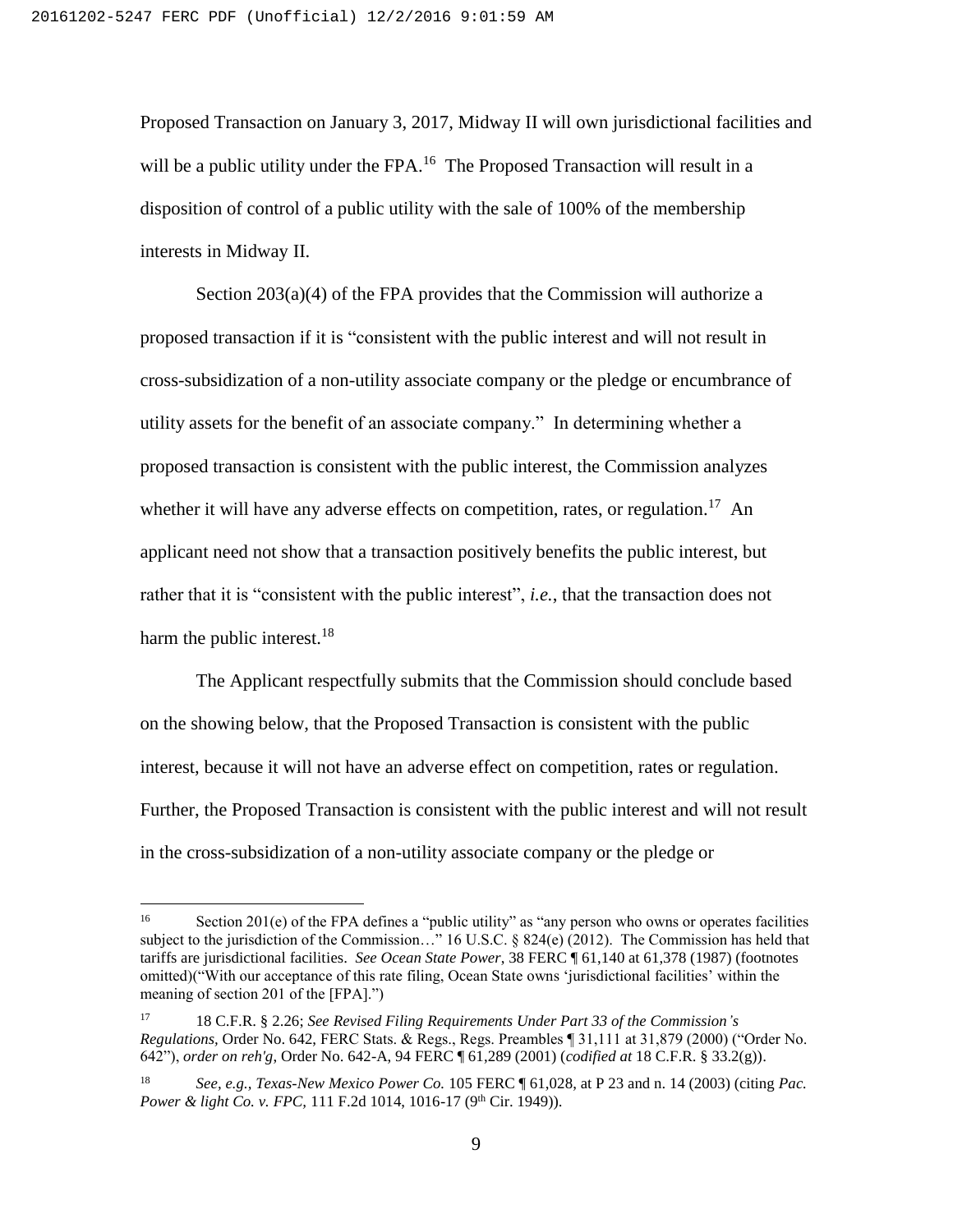encumbrance of utility assets for the benefit of an associate company. Accordingly, the Proposed Transaction should be approved.

#### **A. The Transaction Will Have No Adverse Effect on Competition**

In Order No. 642, the Commission stated that the filing of a "full-fledged horizontal screen or vertical competitive analysis" is not necessary where it is "relatively easy to determine that [a merger] will not harm competition."<sup>19</sup> That is the case here.

Section 33.3(a)(2)(i) of the Commission's Regulations provides that a horizontal competitive analysis screen is not required if applicants demonstrate that they do not conduct business in the same geographic markets or the extent of the business transactions in the same geographic markets is *de minimis*. Similarly, Section 33.4(a)(2)(i) of the Commission's Regulations provides that a vertical competitive analysis is not required if the merging entities do not provide inputs to electricity products (i.e., upstream relevant products) and electricity products (i.e., downstream relevant products) in the same geographic markets or the extent of the business transactions in the same market is *de minimis*.

The Purchaser is affiliated with one 20  $MW_{ac}$  solar generation facility in the IID BAA so the acquisition of the 30 MWac Midway II generation will have a *de minimis* impact on the concentration of generation in the IID BAA. More importantly, however, the energy and capacity of both facilities is fully committed under long-term power purchase agreements to IID. Accordingly, there will be no impact on horizontal market power.

19 Order No. 642 at 31,901.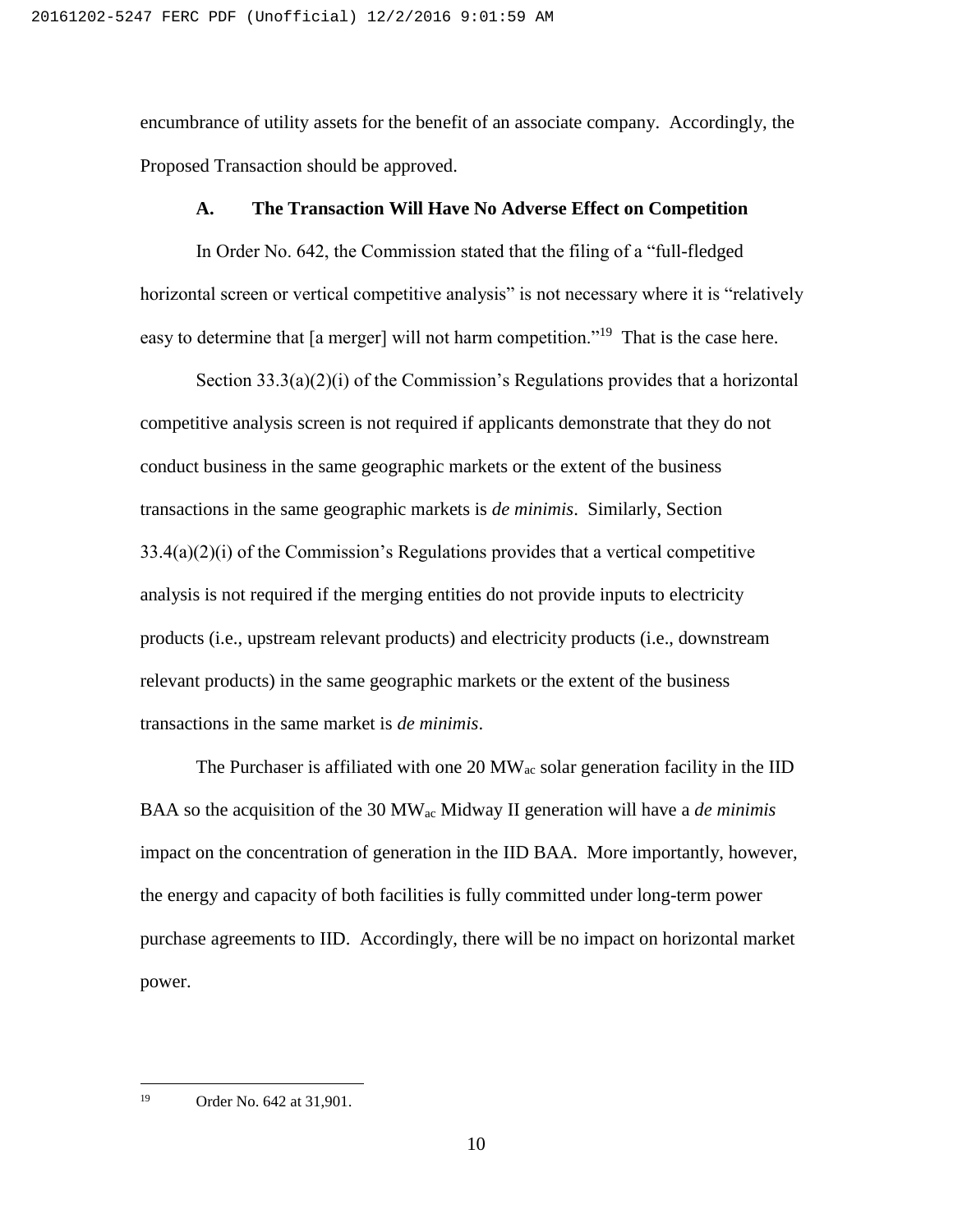Nor does the Proposed Transaction have any adverse effect on vertical market power. Neither Midway II nor the Purchaser are affiliated with transmission in the IID BAA other than interconnection facilities necessary to interconnect the generation to the transmission system and that satisfy the requirements for the blanket waiver granted in Section  $35.28(d)(2)$  of the regulations.<sup>20</sup> All of the other Commission-jurisdictional transmission facilities affiliated with the Purchaser are located in other geographic markets and either similarly satisfy the requirements for the blanket waiver in Section 35.28(d)(2) of the regulations or are operated under OATTs, which mitigates any vertical competition concerns. Neither Midway II nor the Purchaser or its affiliates own inputs to electricity products in the relevant geographic market. Similarly, all the Purchaser affiliated local distribution is located in other geographic markets. Therefore, there will be no impact on vertical market power.

Accordingly, the Proposed Transaction raises no horizontal or vertical market power concerns and will have no adverse effect on competition.

#### **B. The Proposed Transaction Will Have No Adverse Effect on Rates**

In evaluating the rate impact associated with transactions under Section 203 of the FPA, the Commission focuses on "the protection of wholesale ratepayers and transmission customers."<sup>21</sup> The Proposed Transaction will have no adverse effect on the rates for electric energy sold by the Applicant or those of any other entity. The Commission has established that market-based wholesale power sales do not raise

<sup>&</sup>lt;sup>20</sup> 18 C.F.R. § 35.28(d)(2).

<sup>21</sup> *New England Power Co,. et al.,* 82 FERC ¶ 61,179, at 61,659, *order on reh'g*, 83 FERC ¶ 61,275 (1998); *see also Inquiry Concerning the Commission's Merger Policy Under the Federal Power Act: Policy Statement*, Order No. 592, FERC Stats. & Regs. ¶ 31,044 at 30,123 (1996), *reconsideration denied*, Order No. 592-A, 79 FERC ¶ 61,321 (1997) ("*Merger Policy Statement"*).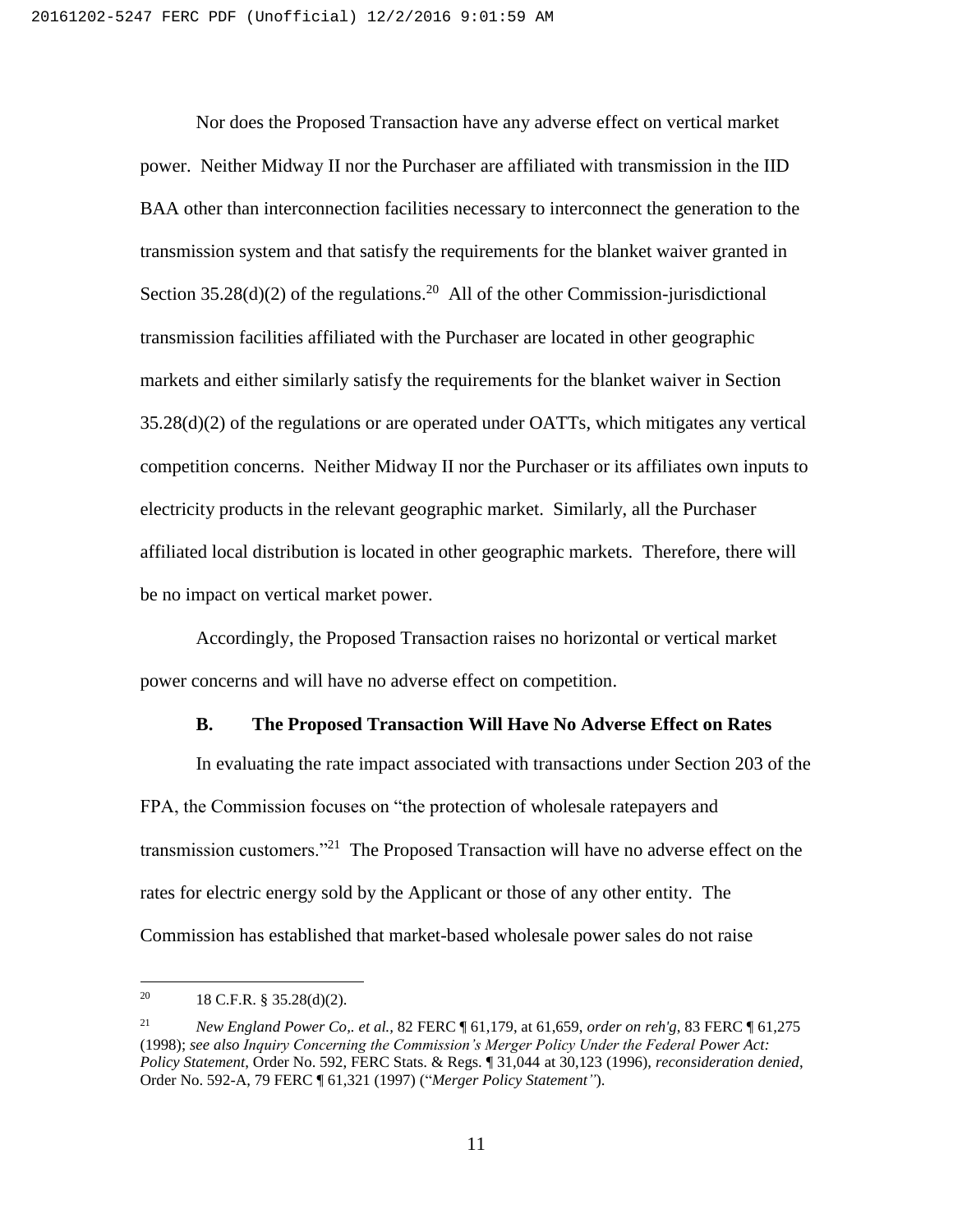concerns about a transaction's possible adverse effect on rates.<sup>22</sup> Given that all of the Applicant's sales of electric energy will be made pursuant to market-based rate authorization, the Commission should conclude that the Proposed Transaction will not have an adverse effect on rates.

#### **C. The Proposed Transaction Will Have No Adverse Effect on Regulation**

The Commission's primary concern with the effect on regulation of a proposed disposition of jurisdictional facilities is whether the Commission's jurisdiction or state regulation will be changed.<sup>23</sup> The Proposed Transaction will not deprive the Commission or any other federal or state agency of jurisdiction it had prior to consummation of the Proposed Transaction, and the Commission will be able to exercise the same regulatory authority over the sale of electricity at wholesale that it did prior to the Proposed Transaction. No facilities will be removed from the Commission's jurisdiction. Therefore, the Commission should conclude that the Proposed Transaction will not have an adverse effect on regulation.

### **D. The Proposed Transaction Will Not Result in Any Cross-Subsidization**

Under Section 203(a)(4) of the FPA and Section 2.26(f) of its regulations, the Commission considers whether a transaction will result in a cross-subsidization of a nonutility associate company by a utility company, or in a pledge or encumbrance of utility assets for the benefit of an associate company. The Proposed Transaction does not pose a

<sup>22</sup> *See, e.g.*, *NorAm Energy Services, Inc.*, 80 FERC ¶ 61,120 at 61,382-83 (1997).

<sup>23</sup> *Merger Policy Statement* at 30,124-25.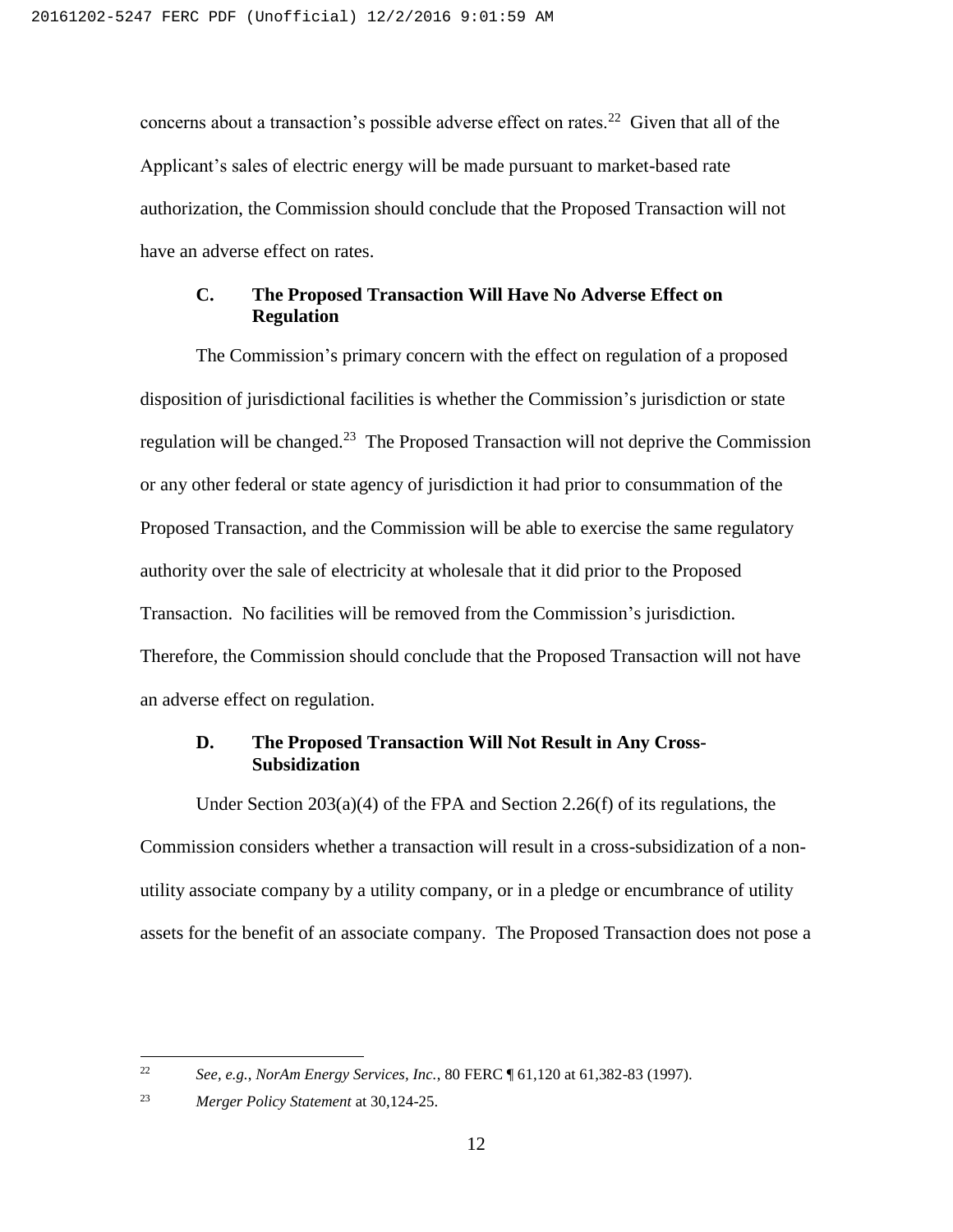risk of cross-subsidization and does not result in a pledge or otherwise encumber utility assets for the benefit of an associate company.

In its *FPA Section 203 Supplemental Policy Statement,* the Commission stated that it will recognize three classes of transactions that are unlikely to raise the crosssubsidization concerns described in the Order No. 669 rulemaking proceeding.<sup>24</sup> One such class involves "transactions where the applicant shows that a franchised public utility with captive customers is not involved. If no captive customers are involved, then there is no potential for harm to customers. Therefore, compliance with Exhibit M could be a showing that no franchised public utility with captive customers is involved in the transaction."<sup>25</sup>

The Proposed Transaction does not involve a franchised public utility with captive customers. Accordingly, the Proposed Transaction is in one of the recognized classes that are unlikely to raise cross-subsidization concerns.

#### **VI. INFORMATION AND EXHIBITS REQUIRED BY SECTION 33.2 OF THE COMMISSION'S REGULATIONS**

In compliance with Section 33.2 of the Commission's Regulations, 18 C.F.R.

§ 33.2 (2016), the Applicant submits the following required information:

#### **A. Section 33.2(a): Name and Address of Applicant**

The exact legal name of the Applicant and its principal business address are as

follows:

 $\overline{a}$ 

96WI 8ME, LLC c/o Solar Frontier Americas, Inc. 50 California Street, Suite 820 San Francisco, CA 94111

<sup>24</sup> *FPA Section 203 Supplemental Policy Statement* at P 16.

<sup>25</sup> *FPA Section 203 Supplemental Policy Statement* at P 17 (footnote omitted).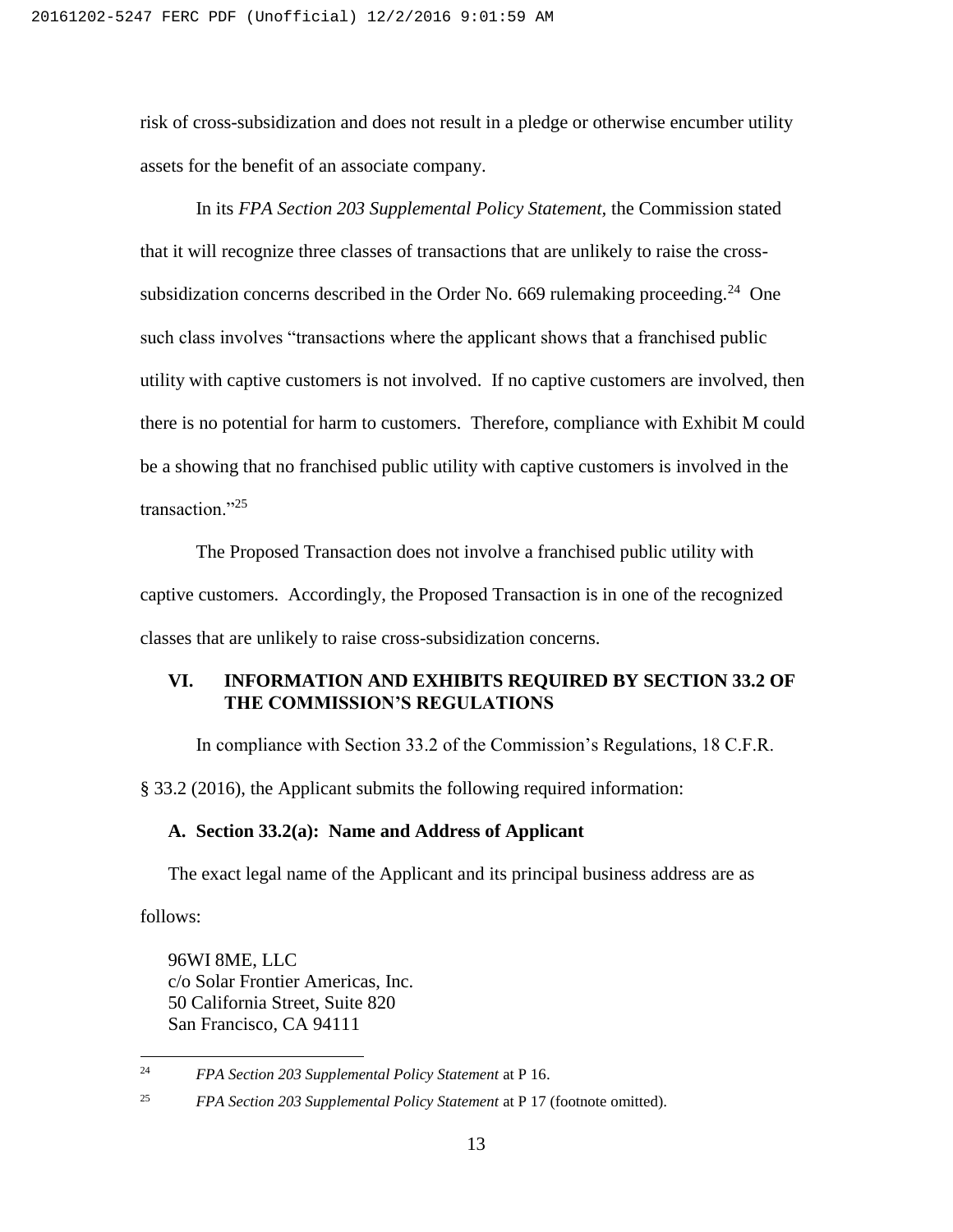#### **B. Section 33.2(b): Persons Authorized to Receive Communications**

The persons authorized to receive communications are set forth in Section I of the Application.

#### **C. Section 33.2(c): Description of the Applicant**

#### **a. Section 33.2(c)(1): Business Activities**

See Section III of the Application. To the extent deemed necessary, the Applicant requests waiver of the requirement to submit this information as a separate Exhibit A.

#### **b. Section 33.2(c)(2): Applicant's energy subsidiaries and affiliates**

Applicant has no energy subsidiaries and the affiliates of the Applicant are provided in Section III of the Application. Applicant requests waiver of the requirement to submit any additional information as a separate Exhibit B because that information would not assist the Commission in its review of the Application.

#### **c. Section 33.2(c)(3): Organizational charts depicting current and proposed post-transaction corporate structures**

See Exhibit C. The Applicant requests a waiver of the information requirements of 18 C.F.R. §33.2(c)(3), to the extent waiver may be deemed necessary, to provide additional information because such information is not relevant to the Commission's evaluation of the Proposed Transaction.

#### **d. Section 33.2(c)(4): A description of business arrangements**

The Applicant's pertinent business interests are described in this Application above. The Applicant requests waiver of the requirement to provide Exhibit D, to the extent necessary, as the Proposed Transaction will not affect any business interest except as discussed herein.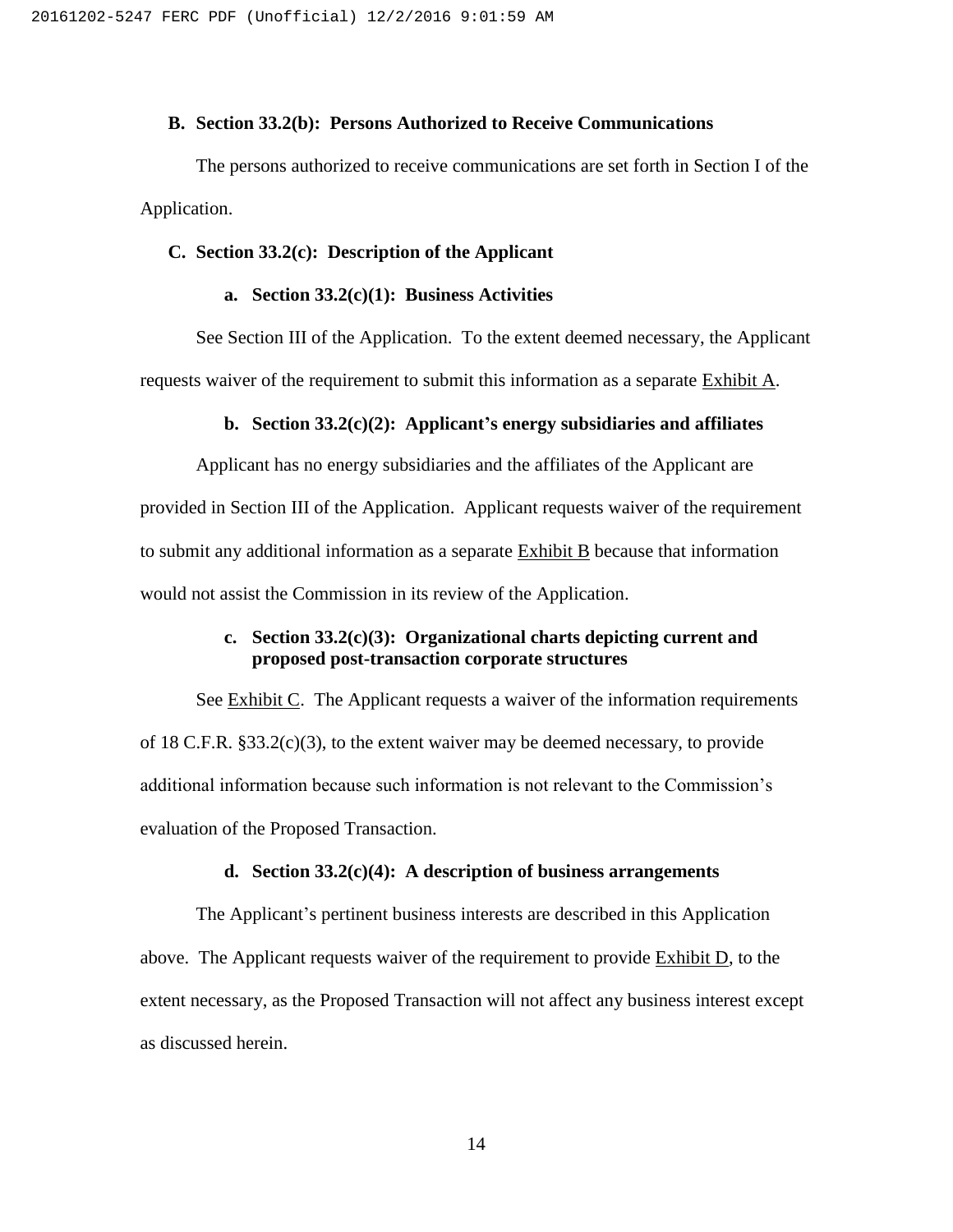#### **e. Section 33.2(c)(5): Common officers or directors**

There are no common officers and directors shared between Applicant and Purchaser. Accordingly, the Proposed Transaction does not create any new jurisdictional interlocks. Following the transaction, to the extent that any FPA-jurisdictional interlocking appointment is to be made, the appropriate filing under 18 C.F.R. Part 45 will be prepared and filed. To the extent deemed necessary, the Applicant requests waiver of the requirement to submit this information as a separate Exhibit E.

#### **f. Section 33.2(c)(6): Wholesale power sales and transmission customers**

As discussed above, all of the output of the Midway II generation facility will be sold under a long-term power purchase agreement. The generation facility will not have other wholesale power sales or transmission customers. To the extent deemed necessary, Applicant requests waiver of the requirement to submit this information as a separate Exhibit F. Waiver is appropriate because the Applicant will make sales pursuant to market-based rate authorization and a long-term power purchase agreement and the Proposed Transaction will not impact those rates.

#### **D. Section 33.2(d): Jurisdictional Facilities**

The jurisdictional facilities that will be owned, operated or controlled by the Applicant are described in the text of this Application and consist of the market-based rate tariff and associated books, records, and accounts. Information regarding the Applicant's energy-related affiliates is included in Section III of the Application. For the reasons set forth herein, the Applicant requests a limited waiver of any requirement of 18 C.F.R. §33.2(d) to re-state the information as a separate Exhibit G.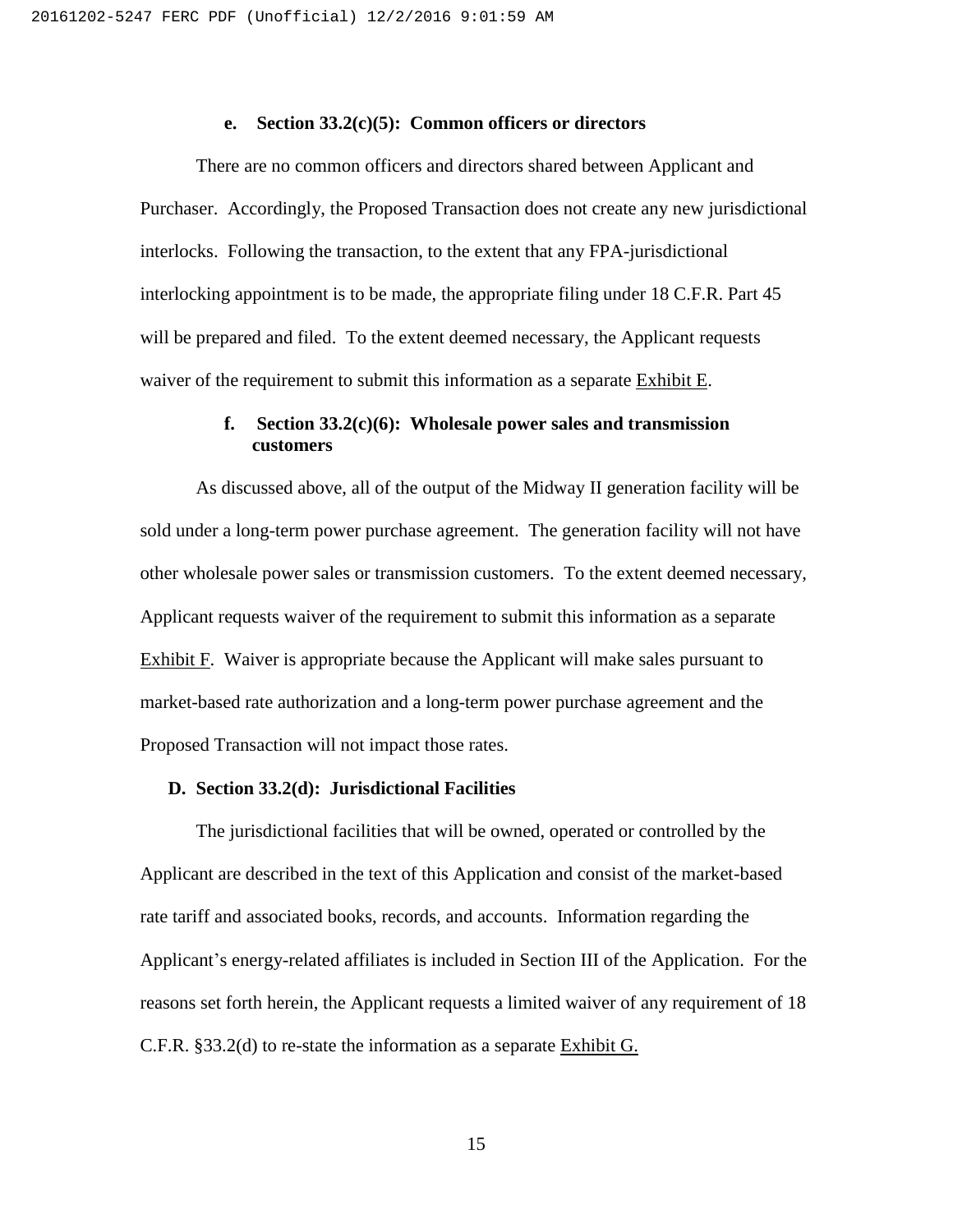#### **E. Section 33.2(e): Narrative Description of the Proposed Transaction**

 See Section IV of the Application. To the extent otherwise deemed necessary, the Applicant requests waiver of the requirement to re-state and submit this information as a separate Exhibit H.

#### **F. Section 33.2(f): Contracts Related to the Proposed Transaction**

See Confidential Exhibit I hereto. The Purchase and Sale Agreement is submitted with this Application. Consistent with Section 388.112 of the Commission's regulations, 18 C.F.R. § 388.112 (2016), the Applicant requests privileged, non-public treatment for the agreement contained in Exhibit I of this Application. This document contains commercially sensitive terms and conditions, the disclosure of which could have a material adverse effect on the parties to the agreement, and adversely affect their ability to negotiate similar transactions in the future. As required by Section 33.9 of the Commission's regulations, 18 C.F.R. § 33.9 (2016), the Applicant has included a protective order, which is based on the Commission's model protective order, in Attachment 1 hereto under which the agreement would be designated as protected materials subject to the provisions of the protective order.

The Applicant requests the Commission to waive any requirement under 18 C.F.R. § 33.2(f) to submit immaterial "side" documents associated with the Proposed Transaction, since these may be voluminous and will not relate to any matter subject to Commission review under the Commission's Section 203 policies and regulations.

The Applicant designates the following person as the individual to be contacted regarding the request for confidential treatment and access to documents subject to the protective order:

16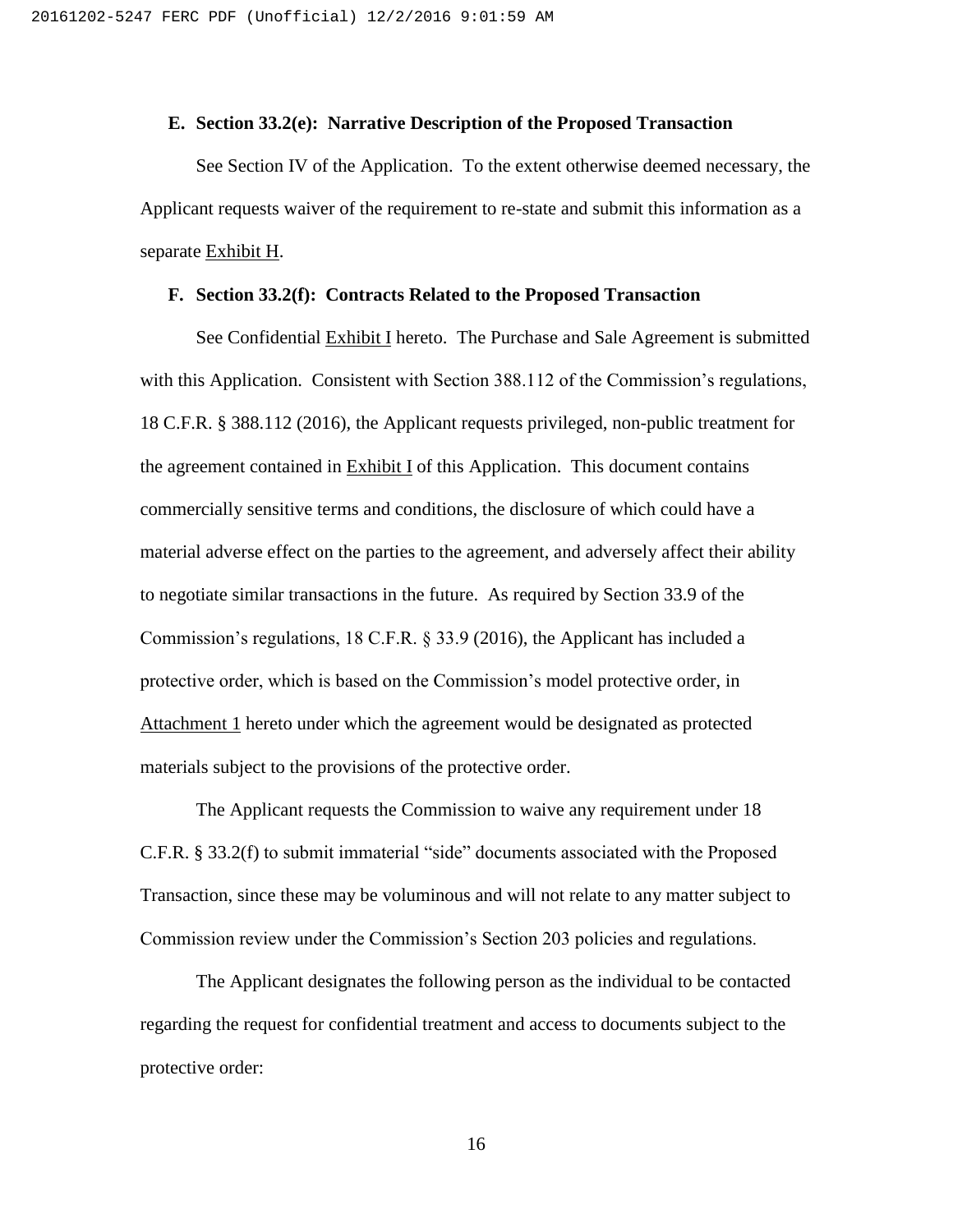Andrea Wolfman Alston & Bird LLP 950 F Street, N.W. Washington, DC 20004 (202) 239-3300 (tel.) andrea.wolfman@alston.com

#### **G. Explanatory Statement**

The Application above contains an explanatory statement that the Proposed Transaction is consistent with the public interest. To the extent otherwise deemed necessary, the Applicant requests waiver of the requirement to submit this information as a separate Exhibit J.

#### **H. Map**

The information required to be included in Exhibit K will not assist the Commission in determining whether to authorize the Proposed Transaction. Therefore, the Applicant requests a waiver of any requirements to provide a map and an  $Exhibit K$ .

#### **I. Section 33.2(i): Other Regulatory Approvals**

No other approvals are required. To the extent otherwise deemed necessary, the Applicant requests waiver of the requirement to provide this information in Exhibit L.

#### **J. Section 33.2(j): Statement Concerning Cross-Subsidization**

See Exhibit M hereto and Section V of this Application.

#### **K. Section 33.3: Horizontal Competitive Impacts**

The Commission's regulations provide that a horizontal Competitive Analysis Screen need not be filed if the applicant affirmatively demonstrates that the merging entities do not currently conduct business in the same geographic markets or that the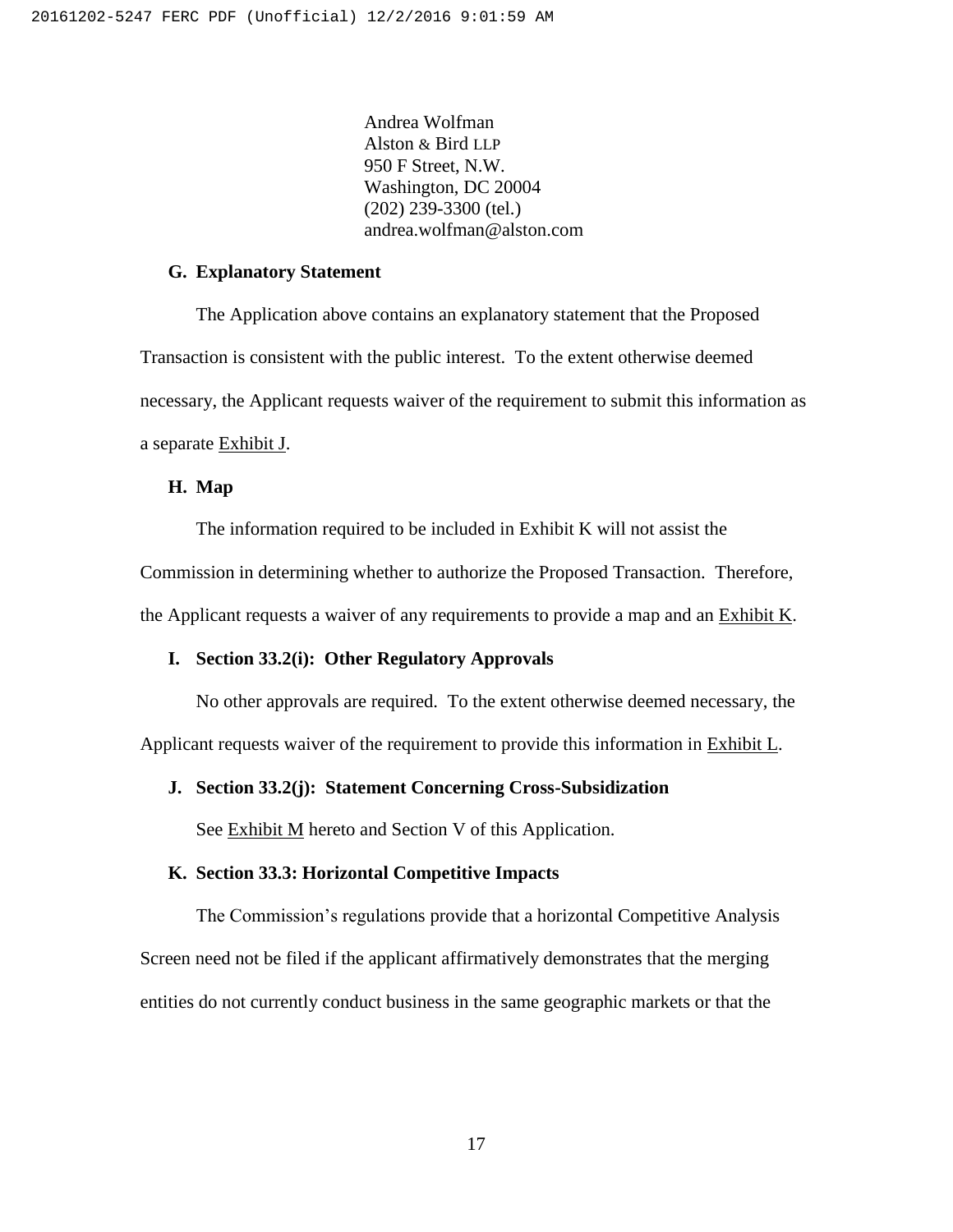extent of the business transactions in the same geographic markets is *de minimis.*<sup>26</sup> Applicant has affirmatively demonstrated in Section V, above, the *de minimis* extent of the business transactions in the same geographic market.

#### **L. Section 33.4: Vertical Competitive Impacts**

The Commission's regulations concerning additional information requirements for applications involving vertical competitive impacts provide that a vertical Competitive Analysis need not be filed if the applicant can affirmatively demonstrate that the merging entities currently do not provide inputs to electricity products and electricity products in the same geographic markets or the extent of the business transactions in the same geographic market is *de minimis*. 27 As discussed in Section V, above, the Applicant and the Purchaser do not own or control inputs to electricity products in the same geographic market.

#### **M. Section 33.5: Accounting Entries**

The Applicant is not including accounting entries showing the effect of the Proposed Transaction on account balances because Applicant is not required to maintain their books and records in accordance with the Commission's Uniform System of Accounts. As such, the Applicant respectfully requests waiver of the requirement to include Proposed accounting entries in this Application.

<sup>&</sup>lt;sup>26</sup> 18 C.F.R. § 33.3(a)(2) (2016).

<sup>&</sup>lt;sup>27</sup> 18 C.F.R. § 33.4(a)(2) (2016).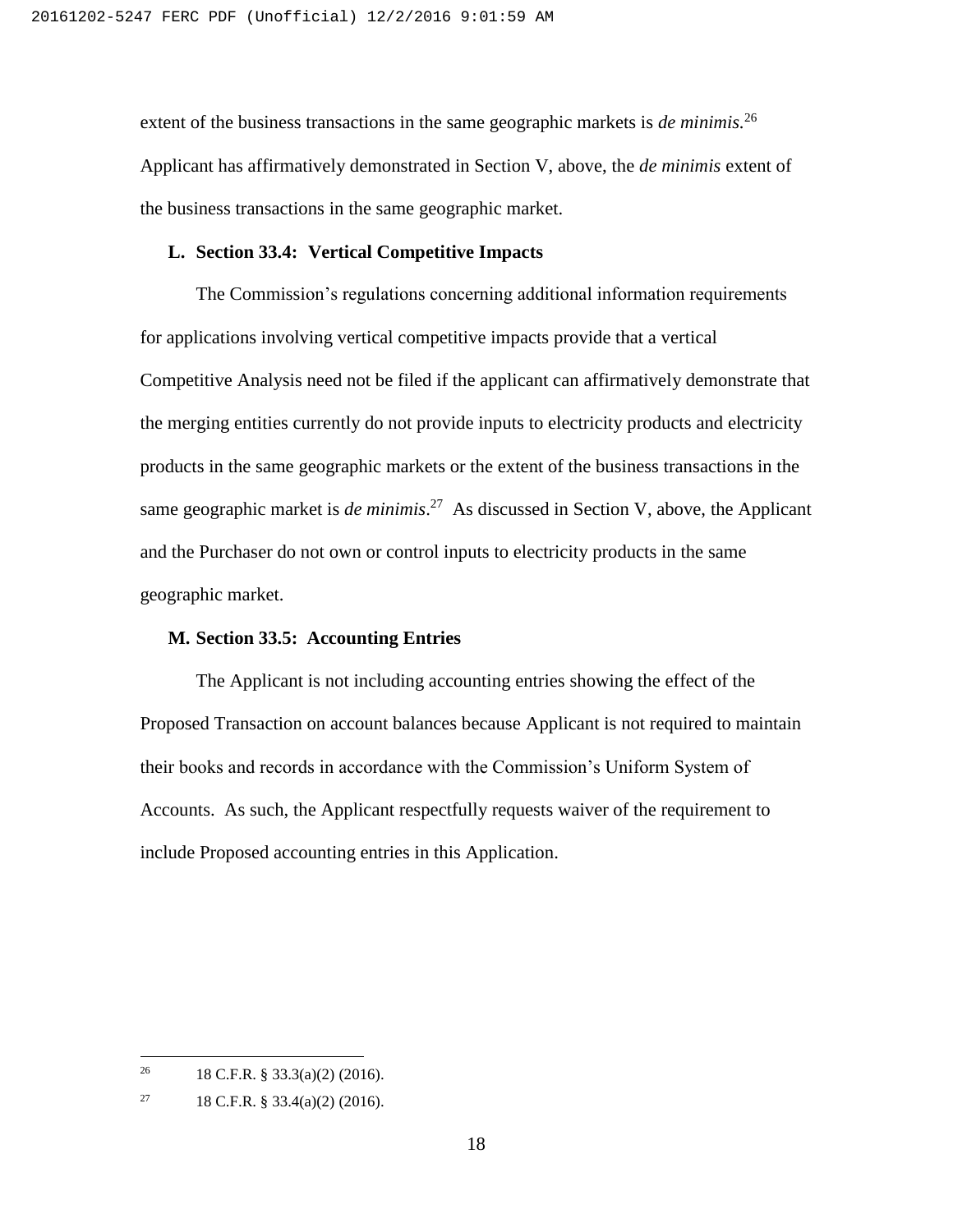#### **N. Section 33.7: Verification**

A Verification signed by an authorized representative of the Applicant having appropriate authority and knowledge of the matters set forth in this Application is attached hereto as Attachment 2.

#### **VII. CONCLUSION**

For the foregoing reasons, the Applicant requests that the Commission authorize the Proposed Transaction pursuant to Section  $203(a)(1)(A)$  of the FPA and grant a limited waiver of the Commission's Part 33 filing requirements as requested because such information is not necessary to ensure that the Proposed Transaction meets the statutory requirements of Section 203. Applicant respectfully requests a 21-day comment period and for Commission issuance of an order granting the requested **authorization by December 31, 2016** so that the Applicant can consummate the Proposed Transaction on January 3, 2017.

Respectfully submitted,

#### */s/ Andrea Wolfman*

Andrea Wolfman Alston & Bird LLP 950 F Street, N.W. Washington, D.C. 20004 (202) 239-3300

*Counsel for 96WI 8ME, LLC*

Dated: December 2, 2016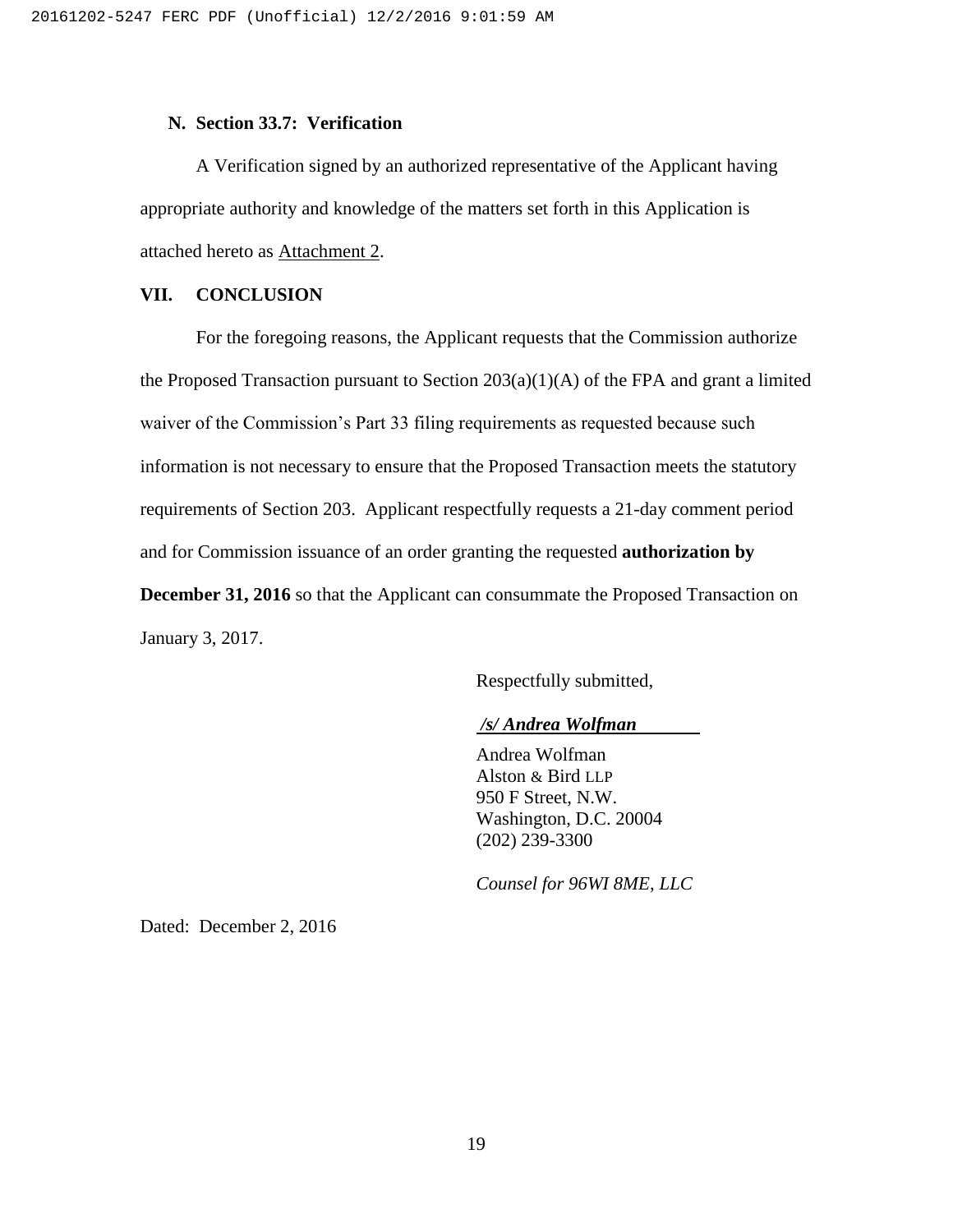# **EXHIBIT C**

# **Organizational Charts**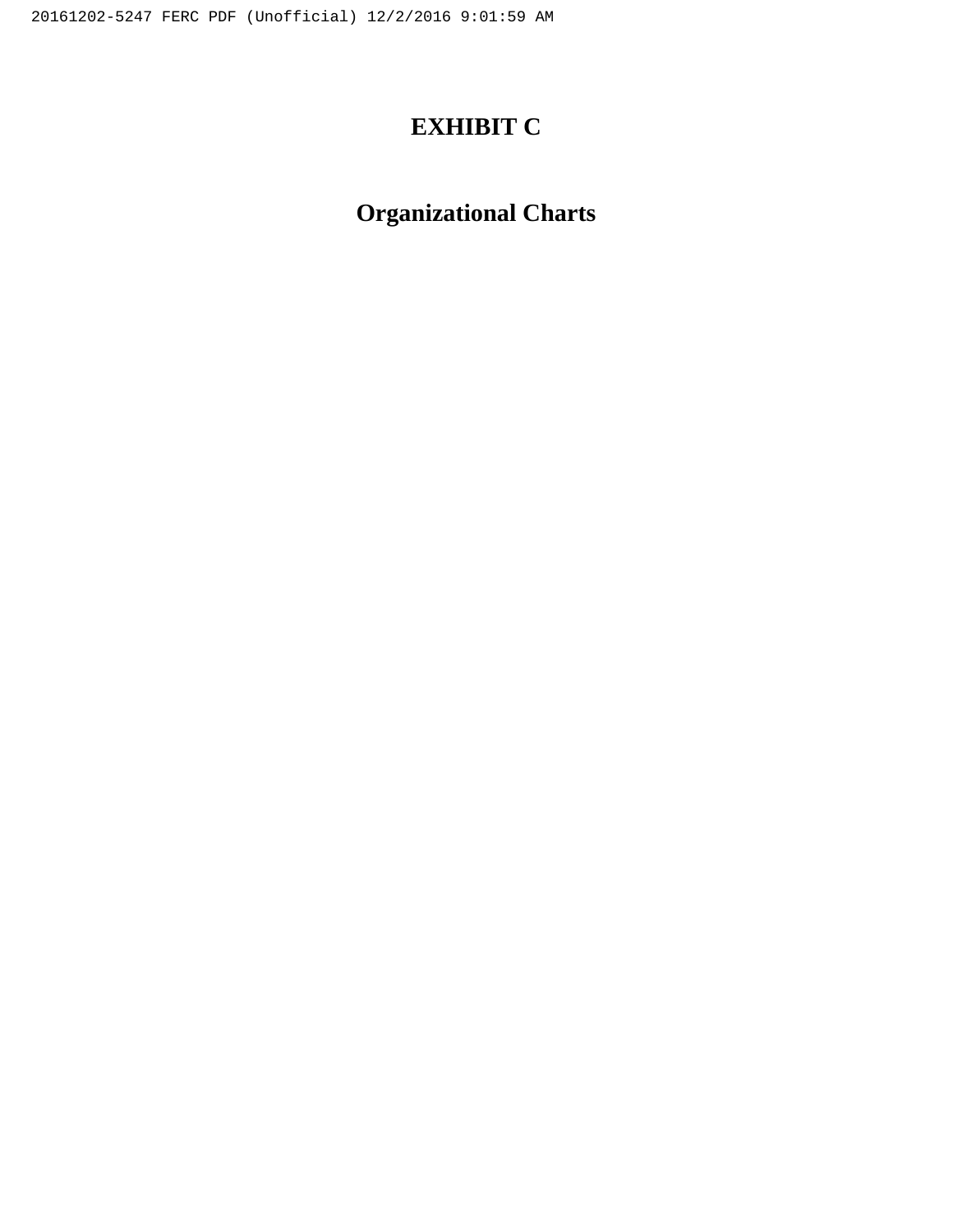### **Exhibit C-1**

### **CURRENT ORGANIZATION STRUCTURE**

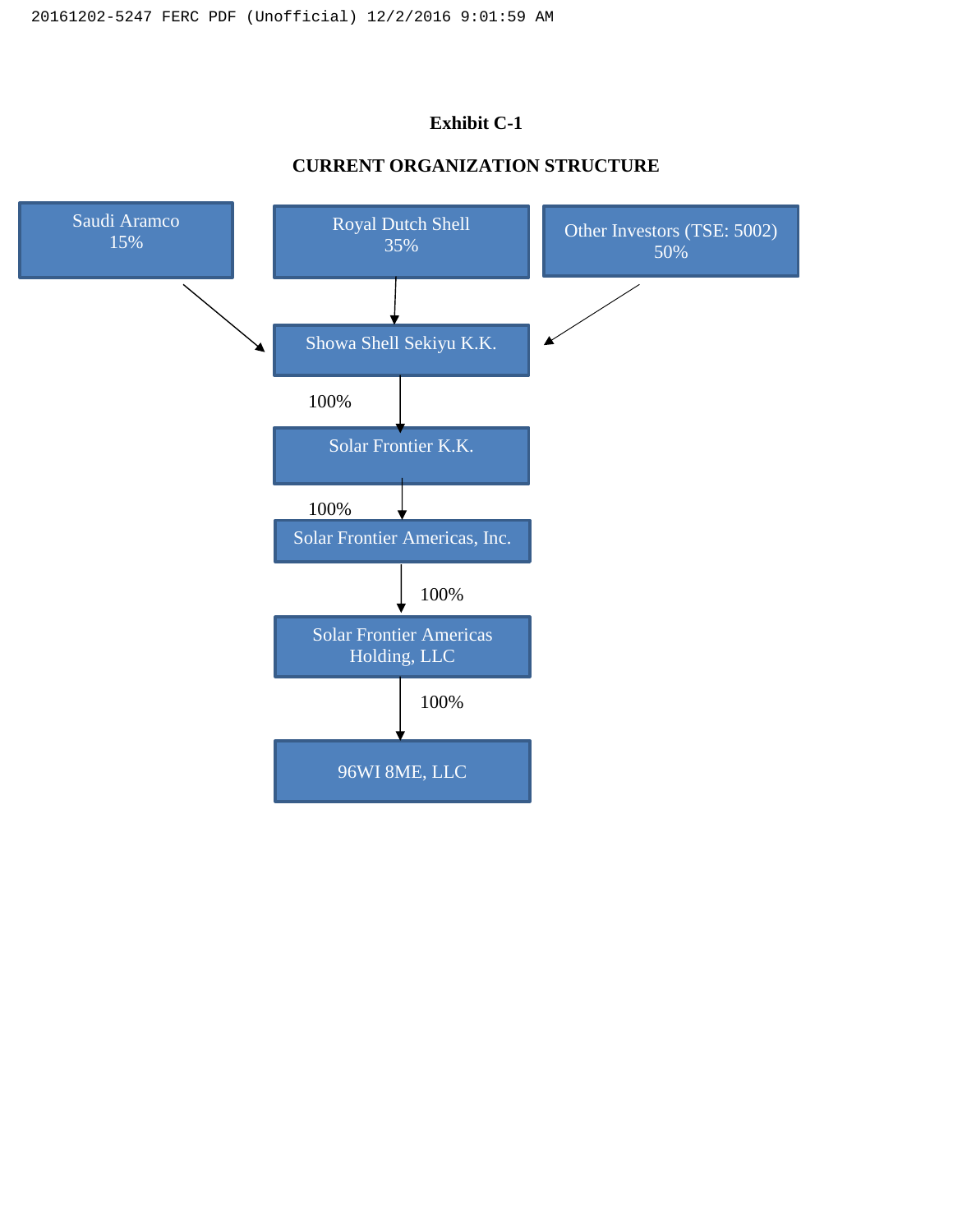### **Exhibit C-2**

### **POST-TRANSACTION ORGANIZATION STRUCTURE**

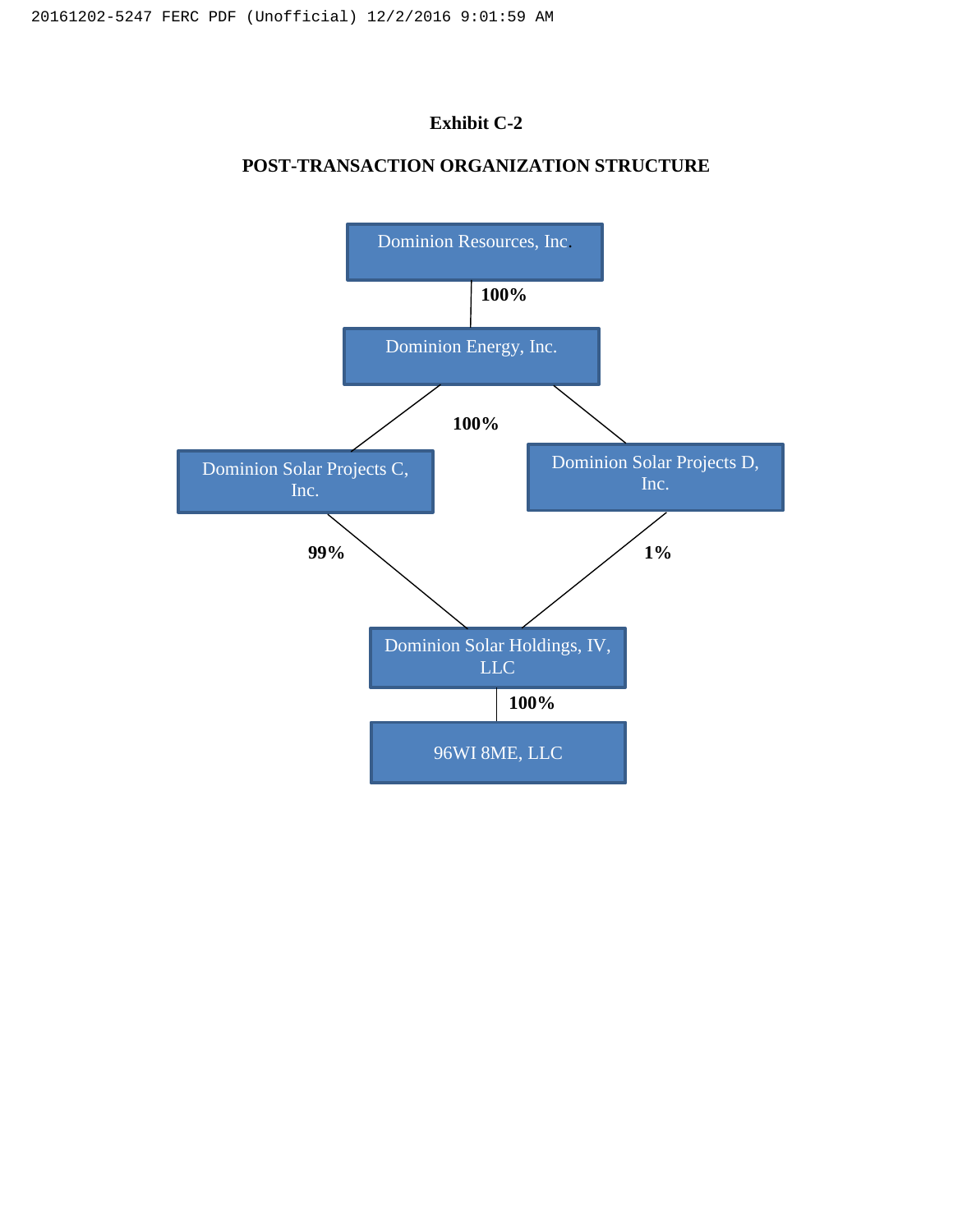### **EXHIBIT I**

### **Contracts Related to the Proposed Transaction**

\*\*\*\*\*\*\*\*\*\*\*\*\*\*\*\*\*\*\*\*\*\*\*\*\*\*\*\*\*\*\*\*\*\*\*\*\*\*\*\*\*\*\*\*\*\*\*\*\*\*\*\*\*\*\*\*\*\*\*\*\*\*\*\*\*\*\*\*\*\*\*\*

### **PRIVILEGED INFORMATION REMOVED PURSUANT TO 18 C.F.R. § 388.112**

\*\*\*\*\*\*\*\*\*\*\*\*\*\*\*\*\*\*\*\*\*\*\*\*\*\*\*\*\*\*\*\*\*\*\*\*\*\*\*\*\*\*\*\*\*\*\*\*\*\*\*\*\*\*\*\*\*\*\*\*\*\*\*\*\*\*\*\*\*\*\*\*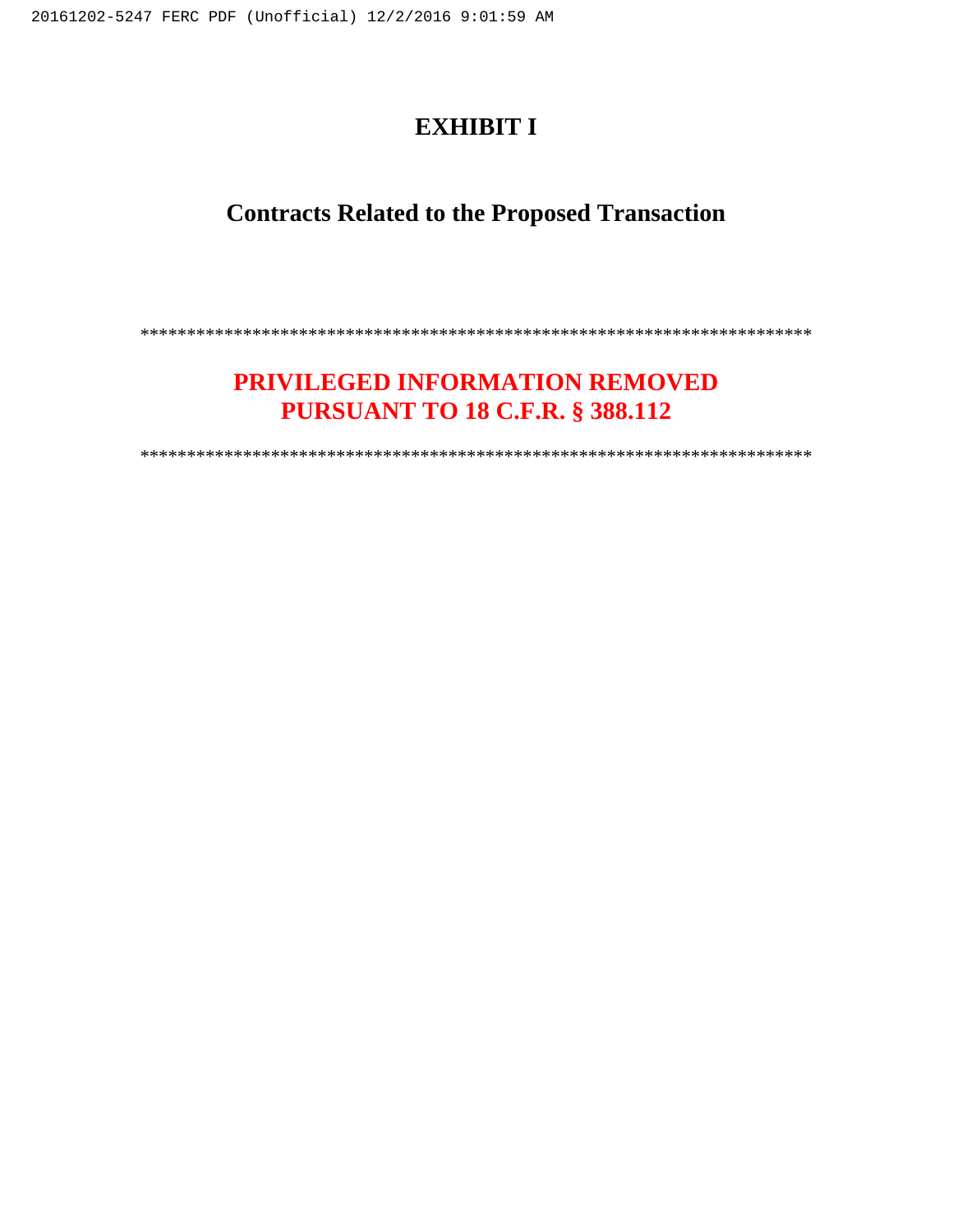### **EXHIBIT M**

# **Statement Regarding Cross-Subsidization**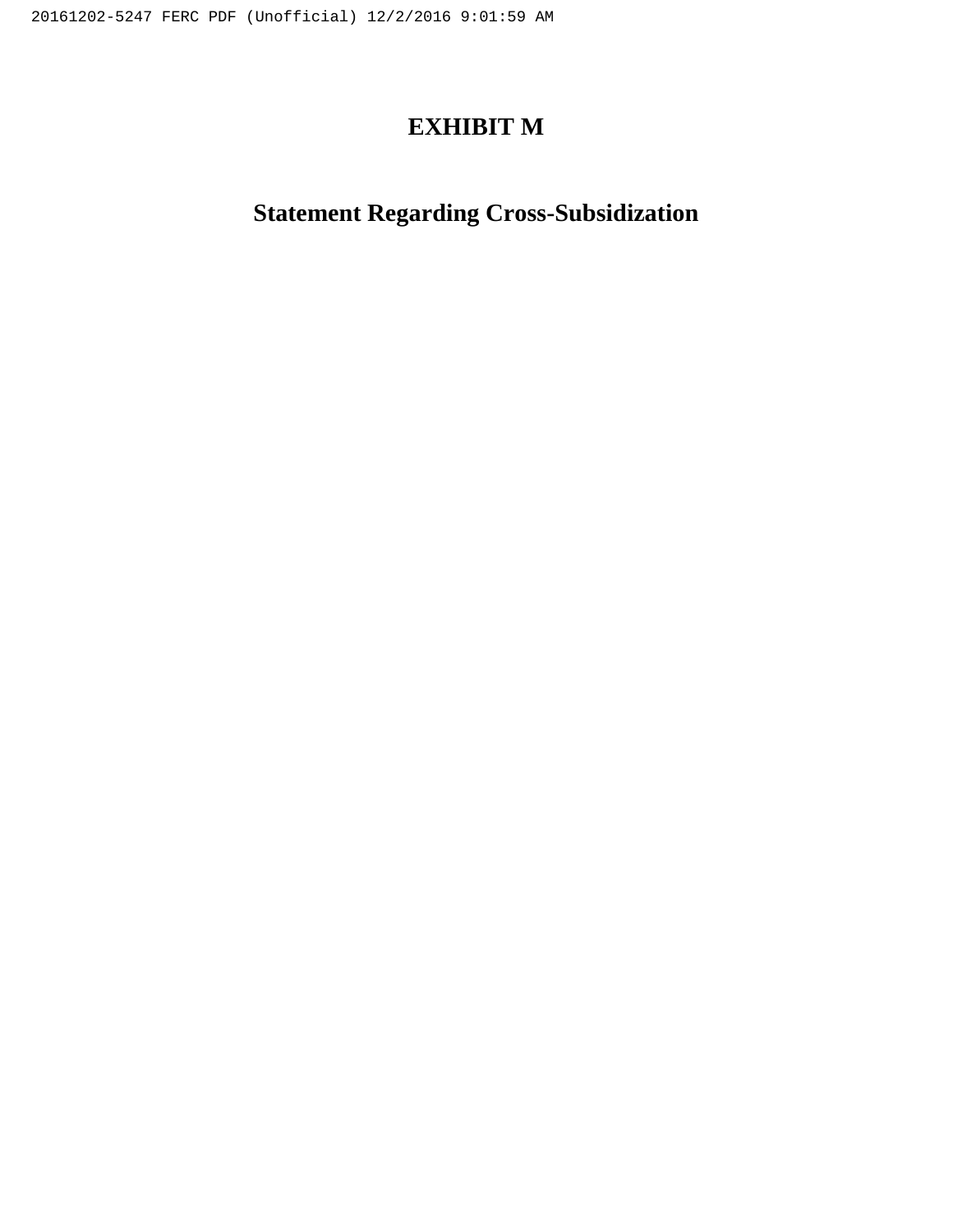#### **Exhibit M**

#### **S**TATEMENT REGARDING CROSS-SUBSIDIZATION

As demonstrated in the text of the Application and incorporated by reference into this Exhibit M, the Proposed Transaction raises no issues concerning cross-subsidization.

The Applicant verifies with respect to itself and its affiliates, based on facts and circumstances known to it or that are reasonably foreseeable as of the date of this Application, that the Proposed Transaction will not result in, at the time of the Transaction or in the future:

(1) any transfers of facilities between a traditional public utility associate company that has captive customers or that owns or provides transmission service over jurisdictional transmission facilities, and an associate company;

(2) any new issuances of securities by a traditional public utility associate company that has captive customers or that owns or provides transmission service over jurisdictional transmission facilities, for the benefit of an associate company;

(3) any new pledge or encumbrance of assets of a traditional public utility associate company that has captive customers or that owns or provides transmission service over jurisdictional transmission facilities, for the benefit of an associate company; or

(4) any new affiliate contracts between a non-utility associate company and a traditional public utility associate company that has captive customers or that own or provide transmission service over jurisdictional transmission facilities, other than nonpower goods and services agreements subject to review under Sections 205 and 206 of the Federal Power Act.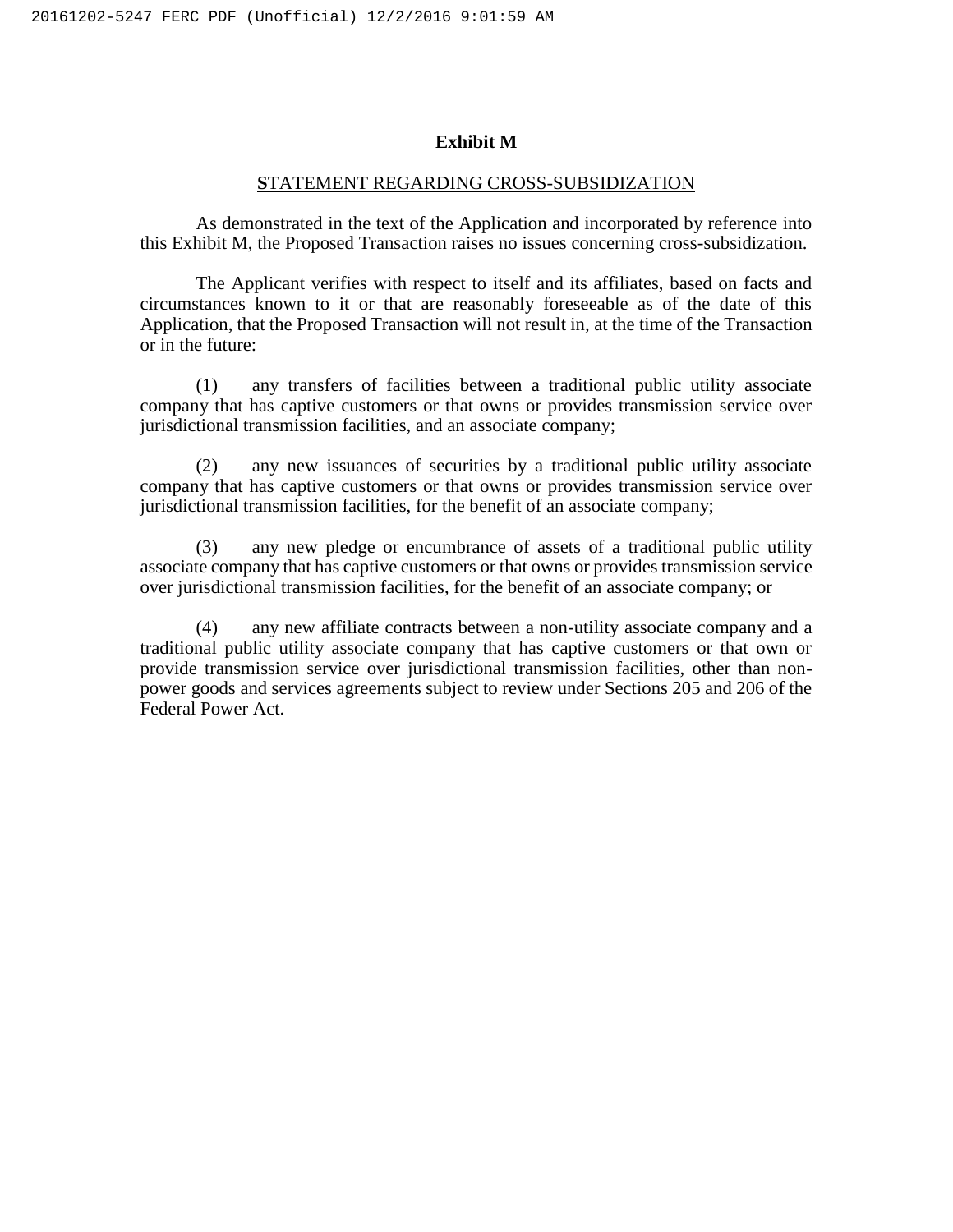# **ATTACHMENT 1**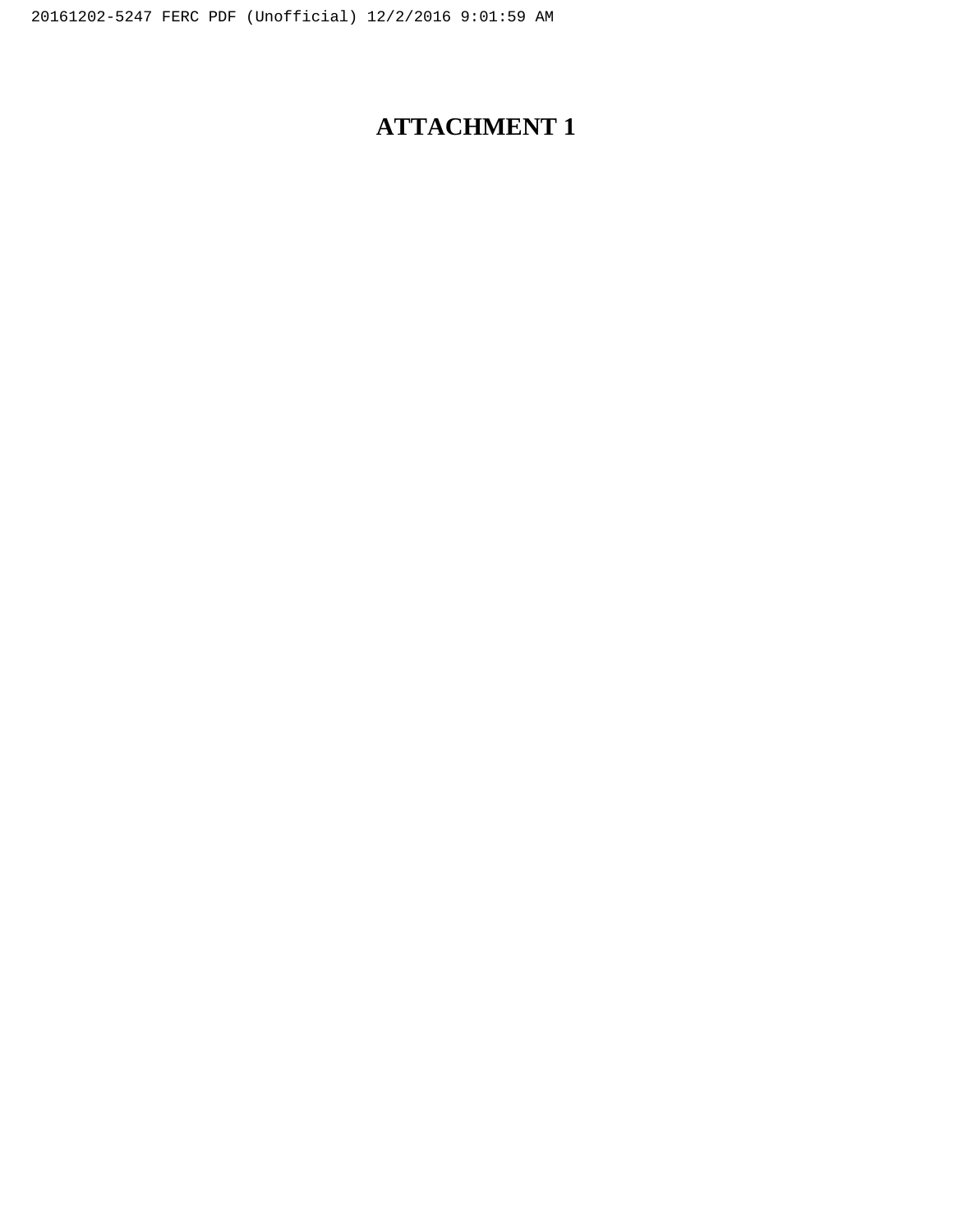#### **Attachment 1**

#### **UNITED STATES OF AMERICA BEFORE THE FEDERAL ENERGY REGULATORY COMMISSION**

**96WI 8ME, LLC ) Docket No. EC17-\_\_\_\_-000**

#### **PROTECTIVE ORDER**

 $(Issued \_$ , 2016)

1. This Protective Order shall govern the use of all Protected Materials produced by, or on behalf of, any Participant. Notwithstanding any order terminating this proceeding, this Protective Order shall remain in effect until specifically modified or terminated by the Presiding Administrative Law Judge ("Presiding Judge") or the Federal Energy Regulatory Commission ("Commission").

2. This Protective Order applies to the following two categories of materials: (A) A Participant may designate as protected those materials which customarily are treated by that Participant as sensitive or proprietary, which are not available to the public, and which, if disclosed freely, would subject that Participant or its customers to risk of competitive disadvantage or other business injury; and (B) A Participant shall designate as protected those materials which contain critical energy infrastructure information, as defined in 18 C.F.R. § 388.113(c)(1) ("Critical Energy Infrastructure Information").

3. Definitions -- For purposes of this Order:

(a) The term "Participant" shall mean each captioned Applicant, any person or entity contemplating intervening in this proceeding to whom Protected Materials are provided by the Applicant or its affiliates prior to such intervention, and a Participant as defined in 18 C.F.R. § 385.102(b).

(b) (1) The term "Protected Materials" means (A) materials (including depositions) provided by a Participant as part of any application or other pleading filed with the Commission or in response to discovery requests, and designated by such Participant as protected; (B) any information contained in or obtained from such designated materials; (C) any other materials which are made subject to this Protective Order by the Presiding Judge, by the Commission, by any court or other body having appropriate authority, or by agreement of the Participants; (D) notes of Protected Materials; and (E) copies of Protected Materials. The Participant producing the Protected Materials shall physically mark them on each page as "CONTAINS PRIVILEGED INFORMATION-DO NOT RELEASE" or "PROTECTED MATERIALS" or with words of similar import as long as the term "Protected Materials" is included in that designation to indicate that they are Protected Materials. If the Protected Materials contain Critical Energy Infrastructure Information, the Participant producing such information shall additionally mark on each page containing such information the words "Contains Critical Energy Infrastructure Information - Do Not Release."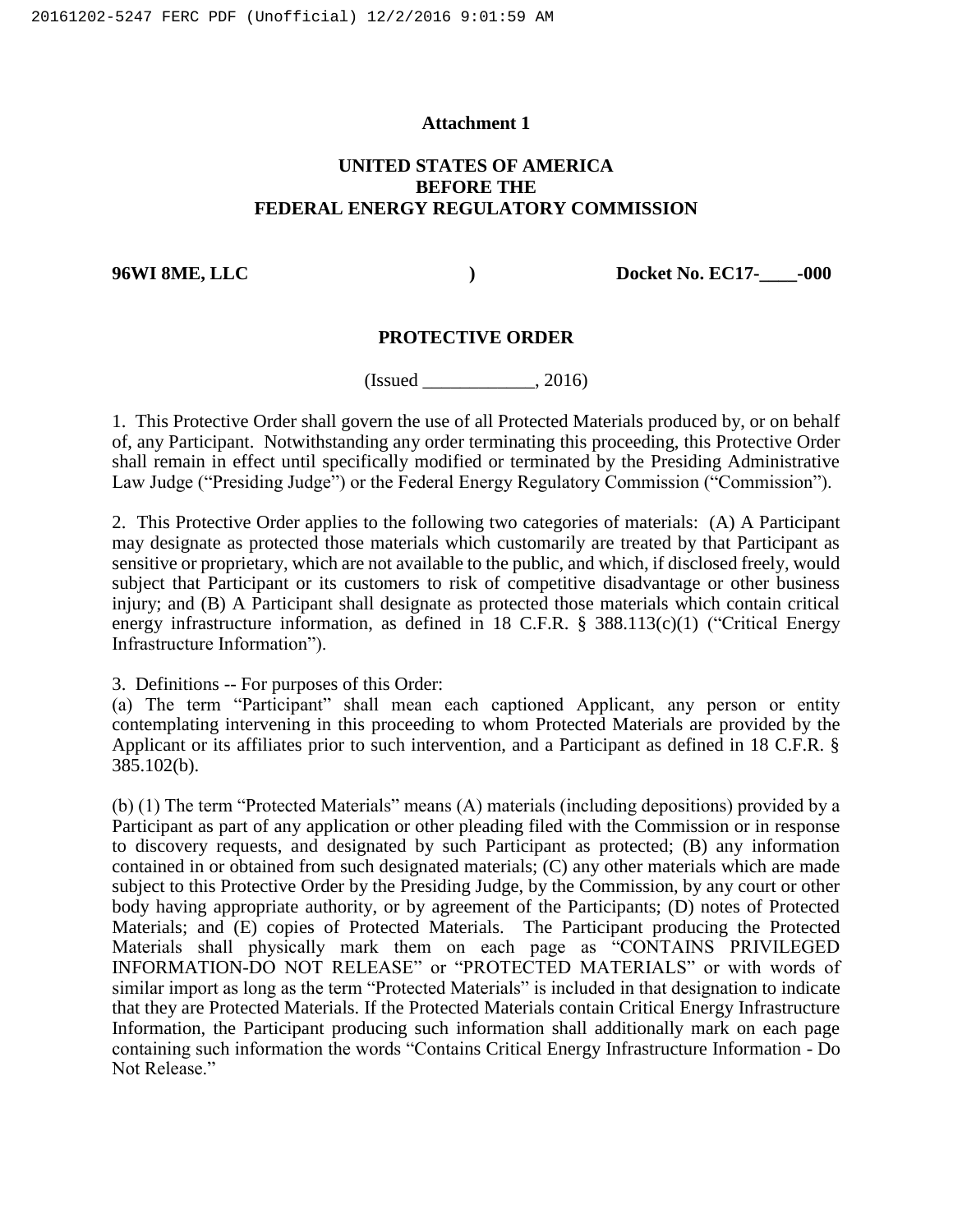(2) The term "Notes of Protected Materials" means memoranda, handwritten notes, or any other form of information (including electronic form) which copies or discloses materials described in Paragraphs 3(b)(1) or 5. Notes of Protected Materials are subject to the same restrictions provided in this order for Protected Materials except as specifically provided in this order.

(3) Protected Materials shall not include (A) any information or document contained in the files of the Commission, or any other federal or state agency, or any federal or state court, unless the information or document has been determined to be protected by such agency or court, or (B) information that is public knowledge, or which becomes public knowledge, other than through disclosure in violation of this Protective Order, or (C) any information or document labeled as "Non-Internet Public" by a Participant, in accordance with Paragraph 30 of FERC Order No. 630, FERC Stats. & Regs.  $\parallel$  31,140. Protected Materials do include any information or document contained in the files of the Commission that has been designated as Critical Energy Infrastructure Information.

(c) The term "Non-Disclosure Certificate" shall mean the certificate annexed hereto by which Participants who have been granted access to Protected Materials shall certify their understanding that such access to Protected Materials is provided pursuant to the terms and restrictions of this Protective Order, and that such Participants have read the Protective Order and agree to be bound by it. All Non-Disclosure Certificates shall be served on all parties on the official service list maintained by the Secretary in this proceeding.

(d) The term "Reviewing Representative" shall mean a person who has signed a Non-Disclosure Certificate and who is:

(1) Commission Litigation Staff;

(2) an attorney who has made an appearance in this proceeding for a Participant;

(3) attorneys, paralegals, and other employees associated for purposes of this case with an attorney described in Paragraph  $(2)$ ;

(4) an expert or an employee of an expert retained by a Participant for the purpose of advising, preparing for or testifying in this proceeding;

(5) a person designated as a Reviewing Representative by order of the Presiding Judge or the Commission; or

(6) employees or other representatives of Participants appearing in this proceeding with significant responsibility for this docket.

4. Protected Materials shall be made available under the terms of this Protective Order only to Participants and only through their Reviewing Representatives as provided in Paragraphs 7-9.

5. Protected Materials shall remain available to Participants until the later of the date that an order terminating this proceeding becomes no longer subject to judicial review, or the date that any other Commission proceeding relating to the Protected Material is concluded and no longer subject to judicial review. If requested to do so in writing after that date, the Participants shall, within fifteen days of such request, return the Protected Materials (excluding Notes of Protected Materials) to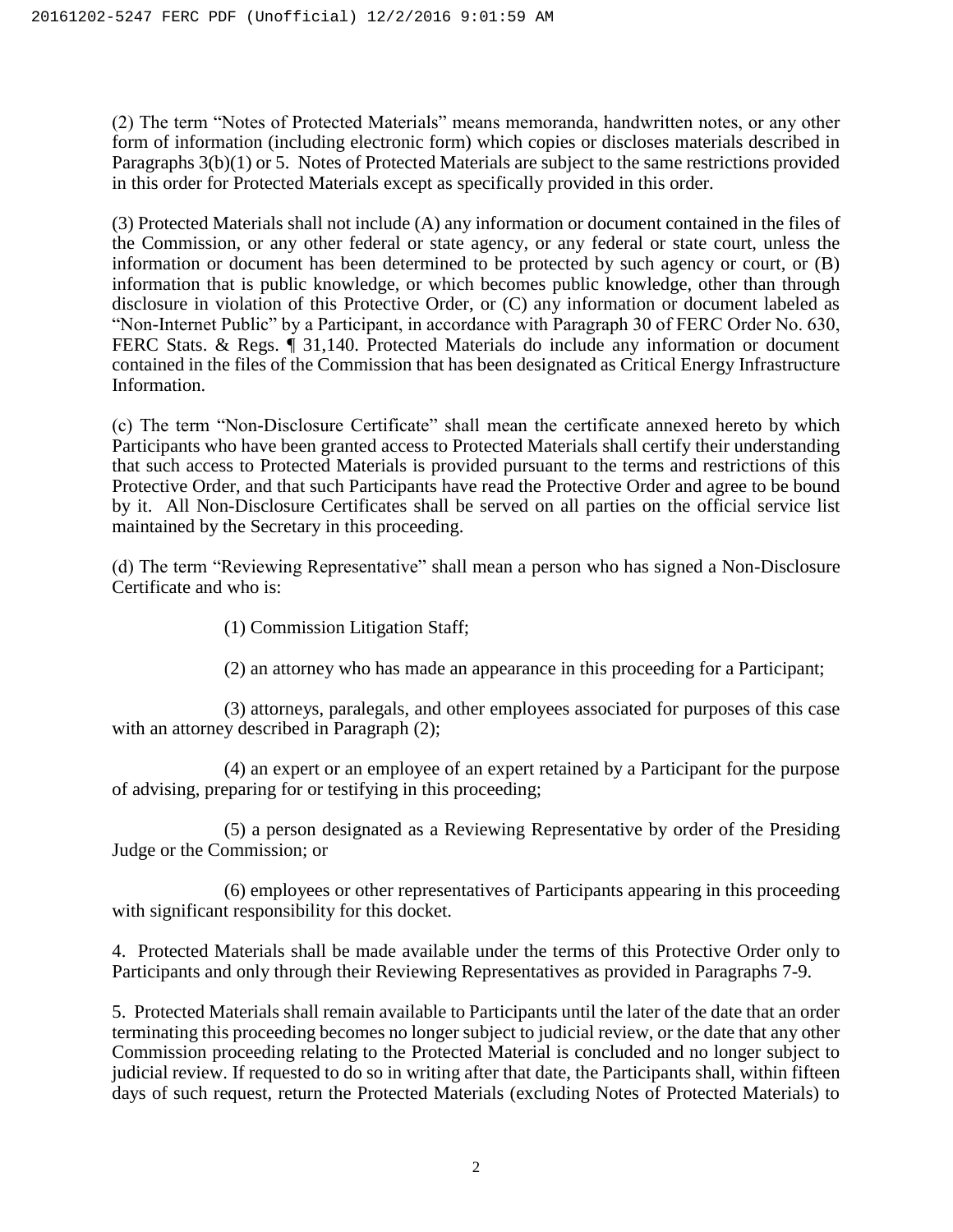the Participant that produced them, or shall destroy the materials, except that copies of filings, official transcripts and exhibits in this proceeding that contain Protected Materials, and Notes of Protected Material may be retained, if they are maintained in accordance with Paragraph 6, below. Within such time period each Participant, if requested to do so, shall also submit to the producing Participant an affidavit stating that, to the best of its knowledge, all Protected Materials and all Notes of Protected Materials have been returned or have been destroyed or will be maintained in accordance with Paragraph 6. To the extent Protected Materials are not returned or destroyed, they shall remain subject to the Protective Order.

6. All Protected Materials shall be maintained by the Participant in a secure place. Access to those materials shall be limited to those Reviewing Representatives specifically authorized pursuant to Paragraphs 8-9. The Secretary shall place any Protected Materials filed with the Commission in a non-public file. By placing such documents in a nonpublic file, the Commission is not making a determination of any claim of privilege. The Commission retains the right to make determinations regarding any claim of privilege and the discretion to release information necessary to carry out its jurisdictional responsibilities. For documents submitted to Commission Litigation Staff ("Staff"), Staff shall follow the notification procedures of 18 C.F.R. § 388.112 before making public any Protected Materials.

7. Protected Materials shall be treated as confidential by each Participant and by the Reviewing Representative in accordance with the certificate executed pursuant to Paragraph 9. Protected Materials shall not be used except as necessary for the conduct of this proceeding, nor shall they be disclosed in any manner to any person except a Reviewing Representative who is engaged in the conduct of this proceeding and who needs to know the information in order to carry out that person's responsibilities in this proceeding. Reviewing Representatives may make copies of Protected Materials, but such copies become Protected Materials. Reviewing Representatives may make notes of Protected Materials, which shall be treated as Notes of Protected Materials if they disclose the contents of Protected Materials.

8. (a) If a Reviewing Representative's scope of employment includes the marketing of energy, the direct supervision of any employee or employees whose duties include the marketing of energy, the provision of consulting services to any person whose duties include the marketing of energy, or the direct supervision of any employee or employees whose duties include the marketing of energy, such Reviewing Representative may not use information contained in any Protected Materials obtained through this proceeding to give any Participant or any competitor of any Participant a commercial advantage.

(b) In the event that a Participant wishes to designate as a Reviewing Representative a person not described in Paragraph 3 (d) above, the Participant shall seek agreement from the Participant providing the Protected Materials. If an agreement is reached that person shall be a Reviewing Representative pursuant to Paragraphs 3(d) above with respect to those materials. If no agreement is reached, the Participant shall submit the disputed designation to the Presiding Judge for resolution.

9. (a) A Reviewing Representative shall not be permitted to inspect, participate in discussions regarding, or otherwise be permitted access to Protected Materials pursuant to this Protective Order unless that Reviewing Representative has first executed a Non-Disclosure Certificate provided that if an attorney qualified as a Reviewing Representative has executed such a certificate, the paralegals, secretarial and clerical personnel under the attorney's instruction, supervision or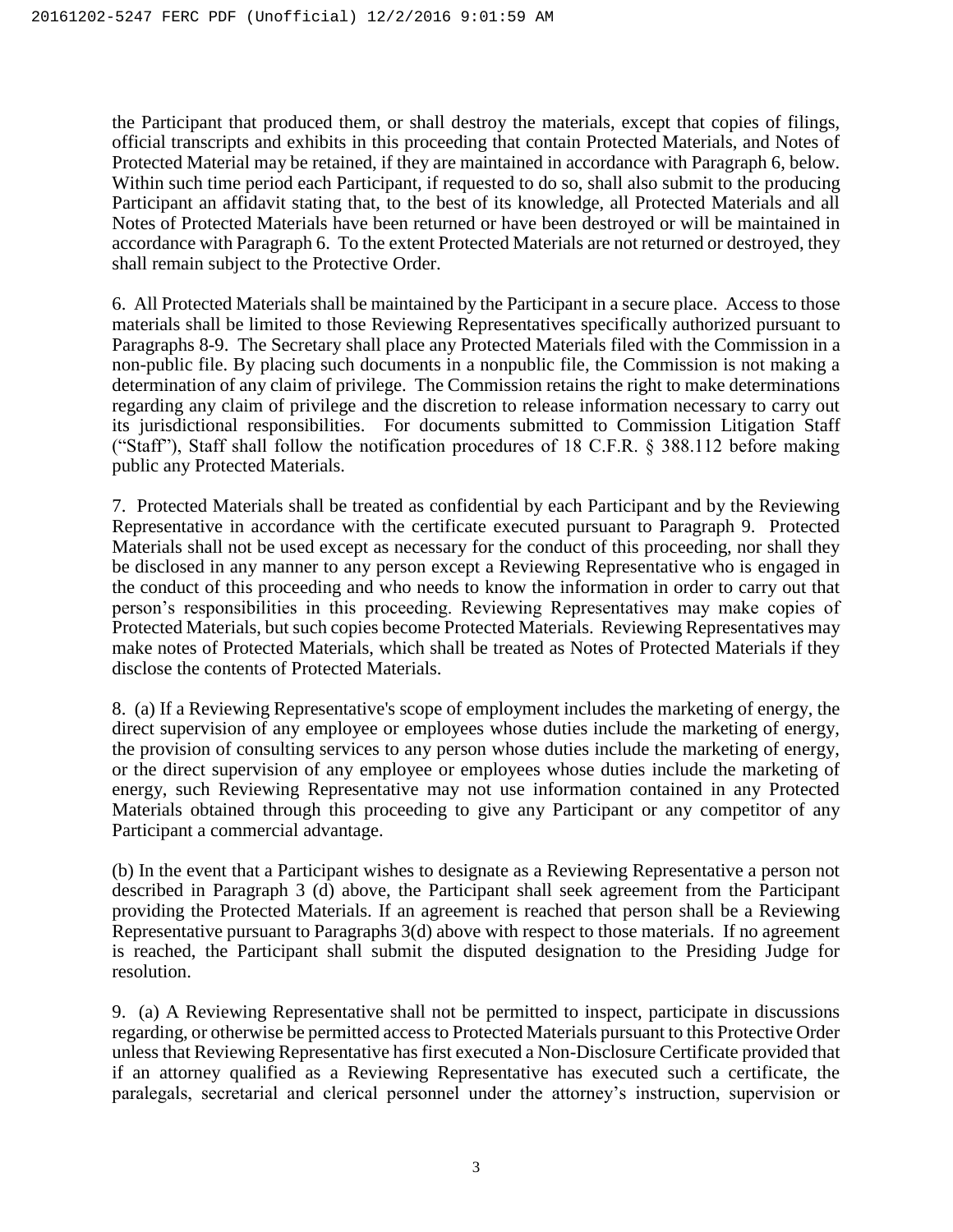control need not do so. A copy of each Non-Disclosure Certificate shall be provided to counsel for the Participant asserting confidentiality prior to disclosure of any Protected Material to that Reviewing Representative.

(b) Attorneys qualified as Reviewing Representatives are responsible for ensuring that persons under their supervision or control comply with this order.

10. Any Reviewing Representative may disclose Protected Materials to any other Reviewing Representative as long as the disclosing Reviewing Representative and the receiving Reviewing Representative both have executed a Non-Disclosure Certificate. In the event that any Reviewing Representative to whom the Protected Materials are disclosed ceases to be engaged in these proceedings, or is employed or retained for a position whose occupant is not qualified to be a Reviewing Representative under Paragraph 3(d), access to Protected Materials by that person shall be terminated. Even if no longer engaged in this proceeding, every person who has executed a Non-Disclosure Certificate shall continue to be bound by the provisions of this Protective Order and the certification.

11. Subject to Paragraph 18, the Presiding Administrative Law Judge shall resolve any disputes arising under this Protective Order. Prior to presenting any dispute under this Protective Order to the Presiding Administrative Law Judge, the parties to the dispute shall use their best efforts to resolve it. Any participant that contests the designation of materials as protected shall notify the party that provided the protected materials by specifying in writing the materials whose designation is contested. This Protective Order shall automatically cease to apply to such materials five (5) business days after the notification is made unless the designator, within said 5-day period, files a motion with the Presiding Administrative Law Judge, with supporting affidavits, demonstrating that the materials should continue to be protected. In any challenge to the designation of materials as protected, the burden of proof shall be on the participant seeking protection. If the Presiding Administrative Law Judge finds that the materials at issue are not entitled to protection, the procedures of Paragraph 17 shall apply. The procedures described above shall not apply to protected materials designated by a Participant as Critical Energy Infrastructure Information. Materials so designated shall remain protected and subject to the provisions of this Protective Order, unless a Participant requests and obtains a determination from the Commission's Critical Energy Infrastructure Information Coordinator that such materials need not remain protected.

12. All copies of all documents reflecting Protected Materials, including the portion of the hearing testimony, exhibits, transcripts, briefs and other documents which refer to Protected Materials, shall be filed and served in sealed envelopes or other appropriate containers endorsed to the effect that they are sealed pursuant to this Protective Order. Such documents shall be marked "PROTECTED MATERIALS" or "CONTAINS PRIVILEGED INFORMATION-DO NOT RELEASE" and shall be filed under seal and served under seal upon the Presiding Judge and all Reviewing Representatives who are on the service list. Such documents containing Critical Energy Infrastructure Information shall be additionally marked "Contains Critical Energy Infrastructure Information - Do Not Release." For anything filed under seal, redacted versions or, where an entire document is protected, a letter indicating such, will also be filed with the Commission and served on all parties on the service list and the Presiding Judge. Counsel for the producing Participant shall provide to all Participants who request the same, a list of Reviewing Representatives who are entitled to receive such material. Counsel shall take all reasonable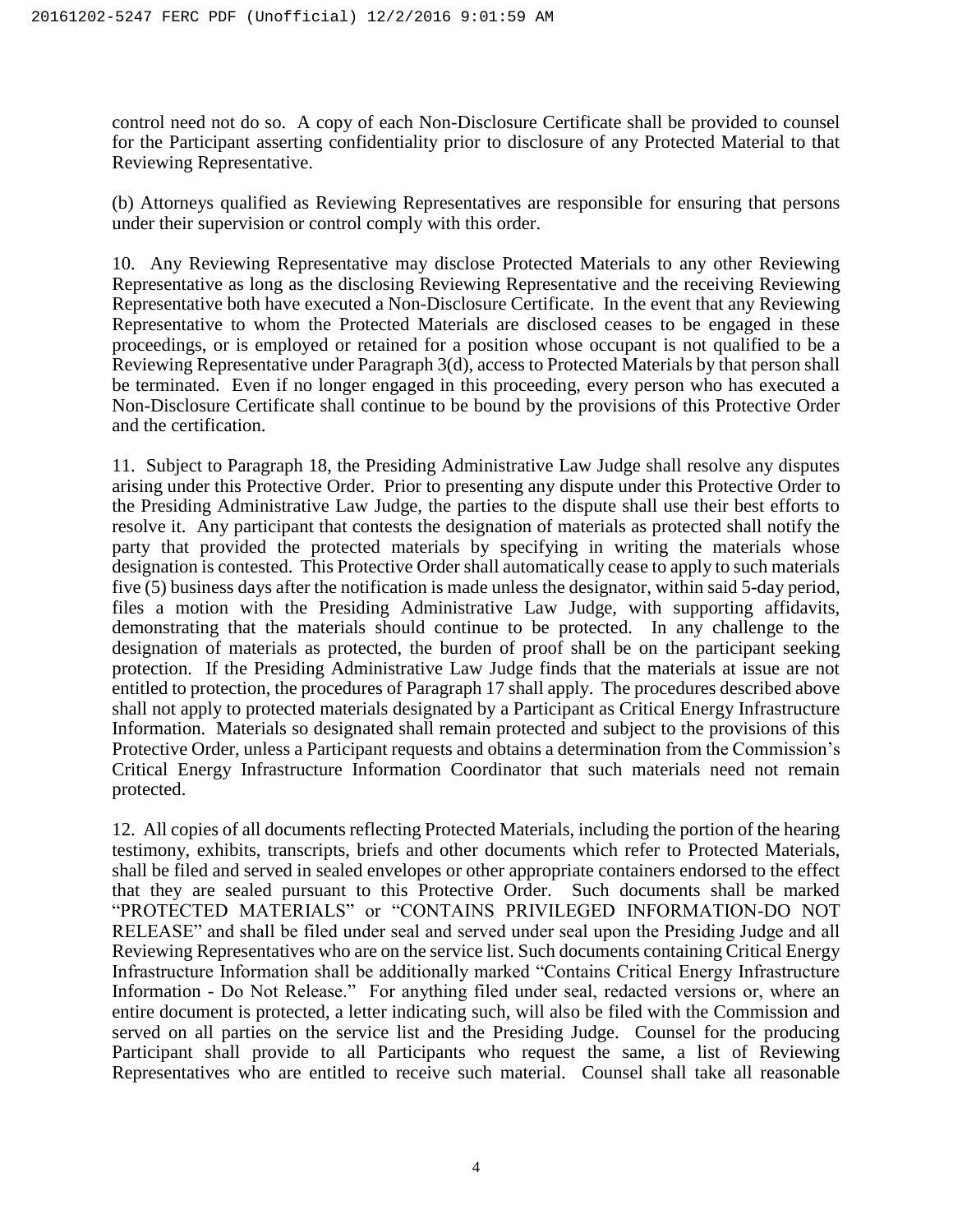precautions necessary to assure that Protected Materials are not distributed to unauthorized persons.

13. If any Participant desires to include, utilize or refer to any Protected Materials or information derived therefrom in testimony or exhibits during the hearing in these proceedings in such a manner that might require disclosure of such material to persons other than reviewing representatives, such participant shall first notify both counsel for the disclosing participant and the Presiding Judge of such desire, identifying with particularity each of the Protected Materials. Thereafter, use of such Protected Material will be governed by procedures determined by the Presiding Judge.

14. Nothing in this Protective Order shall be construed as precluding any Participant from objecting to the use of Protected Materials on any legal grounds.

15. Nothing in this Protective Order shall preclude any Participant from requesting the Presiding Judge, the Commission, or any other body having appropriate authority, to find that this Protective Order should not apply to all or any materials previously designated as Protected Materials pursuant to this Protective Order. The Presiding Judge may alter or amend this Protective Order as circumstances warrant at any time during the course of this proceeding.

16. Each party governed by this Protective Order has the right to seek changes in it as appropriate from the Presiding Judge or the Commission.

17. All Protected Materials filed with the Commission, the Presiding Judge, or any other judicial or administrative body, in support of, or as a part of, a motion, other pleading, brief, or other document, shall be filed and served in sealed envelopes or other appropriate containers bearing prominent markings indicating that the contents include Protected Materials subject to this Protective Order. Such documents containing Critical Energy Infrastructure Information shall be additionally marked "Contains Critical Energy Infrastructure Information – Do Not Release."

18. If the Presiding Judge finds at any time in the course of this proceeding that all or part of the Protected Materials need not be protected, those materials shall, nevertheless, be subject to the protection afforded by this Protective Order for three (3) business days from the date of issuance of the Presiding Judge's decision, and if the Participant seeking protection files an interlocutory appeal or requests that the issue be certified to the Commission, for an additional seven (7) business days. None of the Participants waives its rights to seek additional administrative or judicial remedies after the Presiding Judge's decision respecting Protected Materials or Reviewing Representatives, or the Commission's denial of any appeal thereof. The provisions of 18 C.F.R. §§ 388.112 and 388.113 shall apply to any requests for Protected Materials in the files of the Commission under the Freedom of Information Act. (5 U.S.C. § 552).

19. Nothing in this Protective Order shall be deemed to preclude any Participant from independently seeking through discovery in any other administrative or judicial proceeding information or materials produced in this proceeding under this Protective Order.

20. None of the Participants waives the right to pursue any other legal or equitable remedies that may be available in the event of actual or anticipated disclosure of Protected Materials.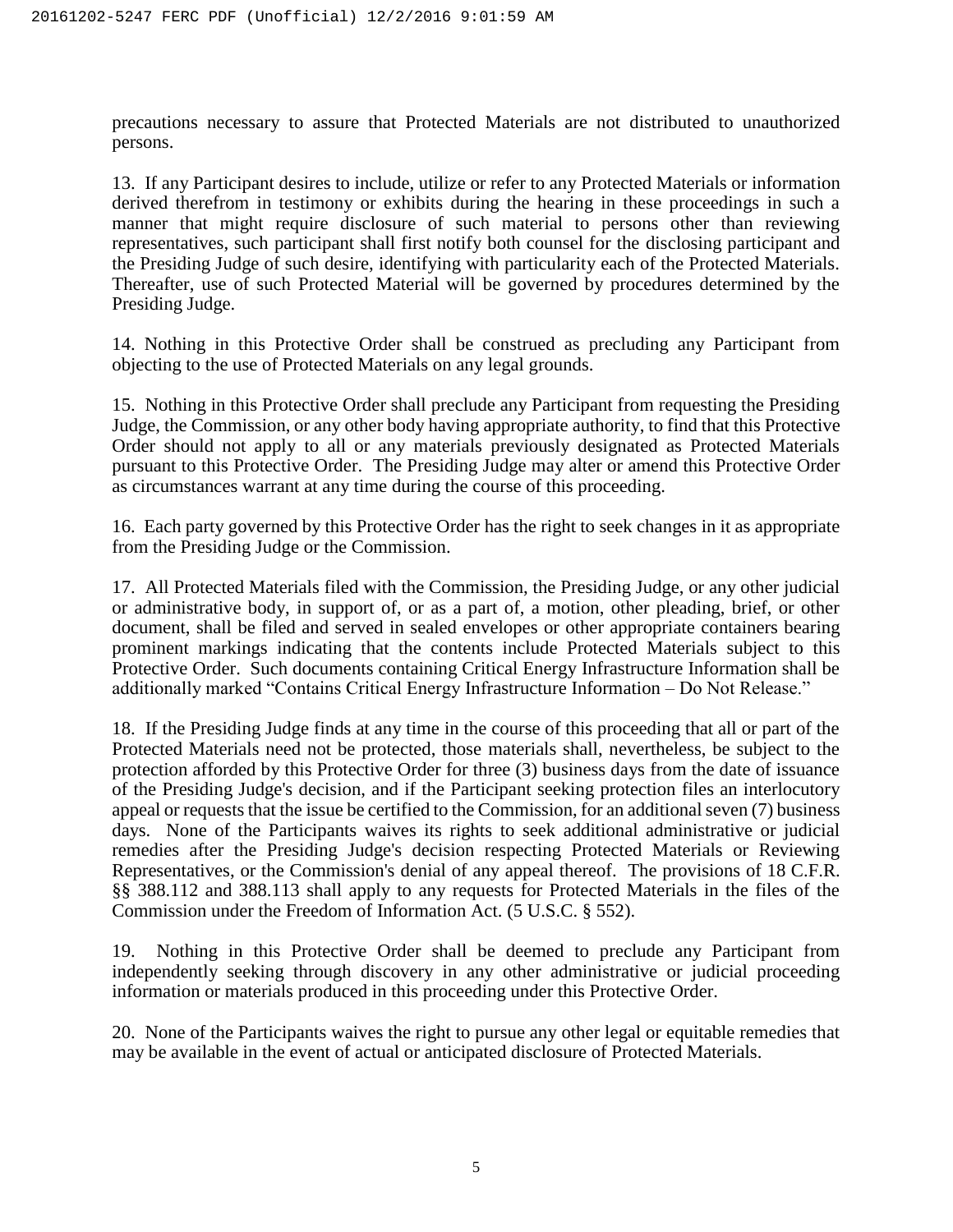21. The contents of Protected Materials or any other form of information that copies or discloses Protected Materials shall not be disclosed to anyone other than in accordance with this Protective Order and shall be used only in connection with this (these) proceeding(s). Any violation of this Protective Order and of any Non- Disclosure Certificate executed hereunder shall constitute a violation of an order of the Commission.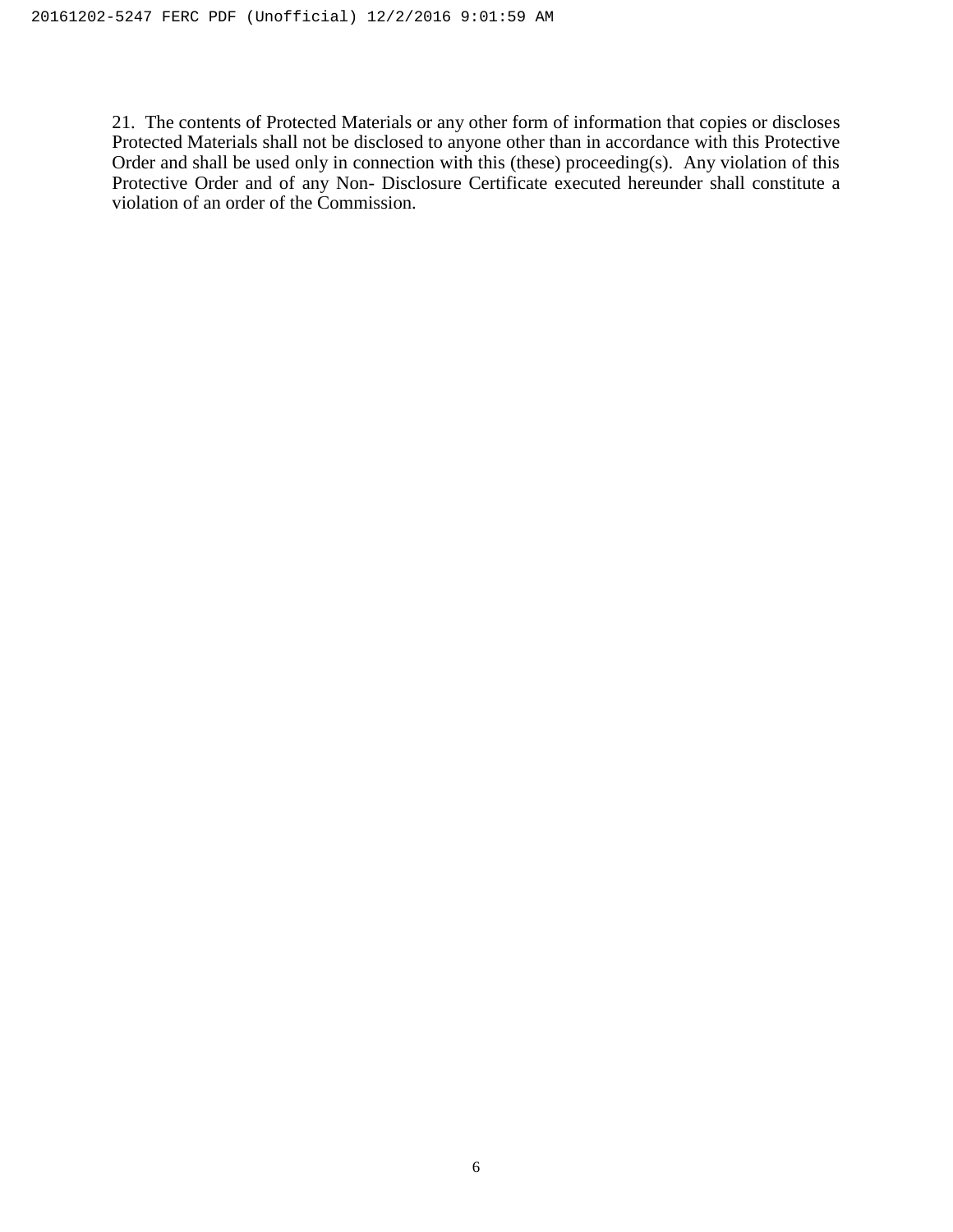#### **UNITED STATES OF AMERICA FEDERAL ENERGY REGULATORY COMMISSION**

**96WI 8ME, LLC ) Docket No. EC17-\_\_\_\_-000**

#### **NON-DISCLOSURE CERTIFICATE**

I hereby certify my understanding that access to Protected Materials is provided to me pursuant to the terms and restrictions of the Protective Order in this proceeding, that I have been given a copy of and have read the Protective Order, and that I agree to be bound by it. I understand that the contents of the Protected Materials, any notes or other memoranda, or any other form of information that copies or discloses Protected Materials shall not be disclosed to anyone other than in accordance with that Protective Order. I acknowledge that a violation of this certificate constitutes a violation of an order of the Federal Energy Regulatory Commission.

| By:             |  |
|-----------------|--|
| Title:          |  |
| Representing: _ |  |
| Date:           |  |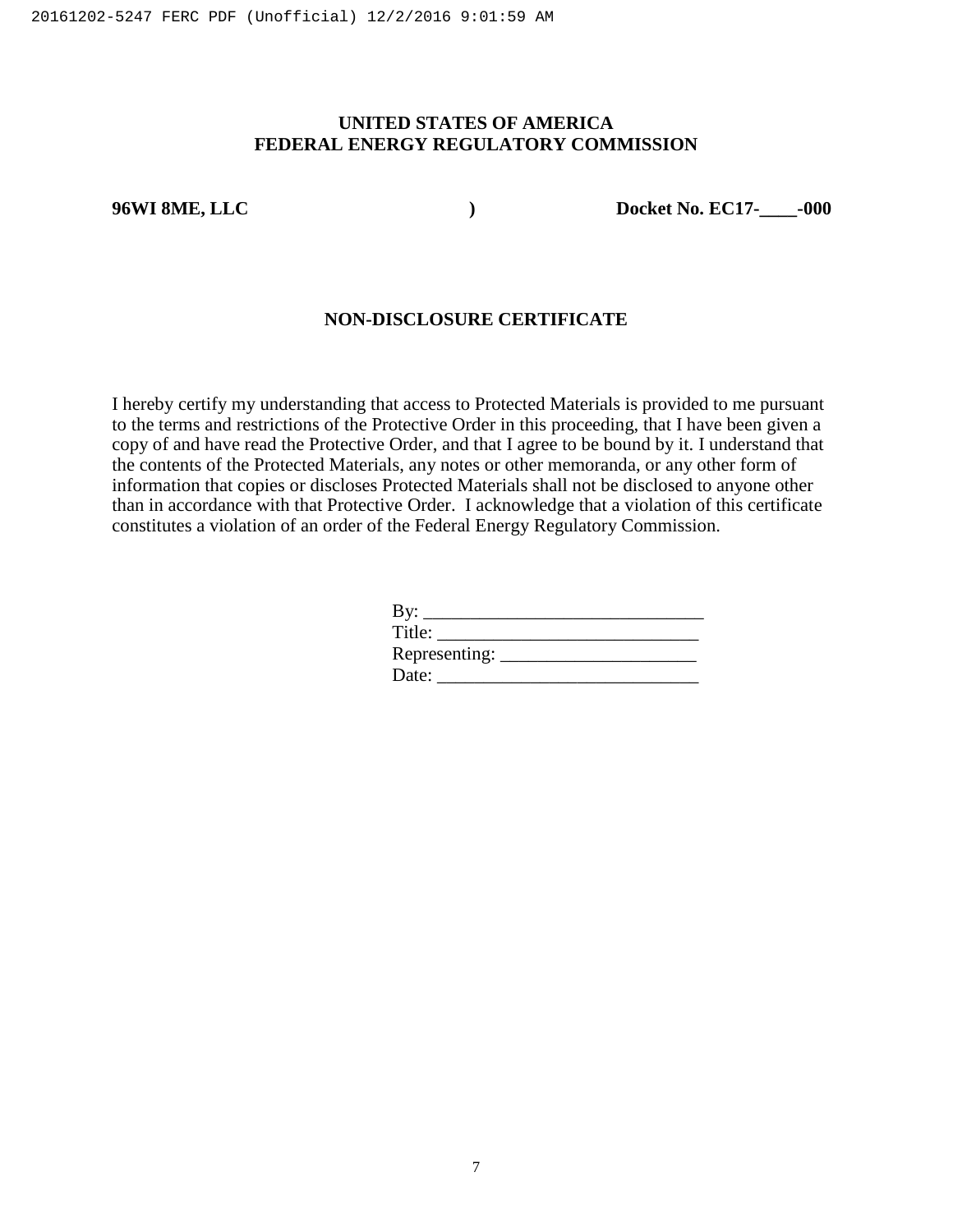## **ATTACHMENT 2**

# **VERIFICATION**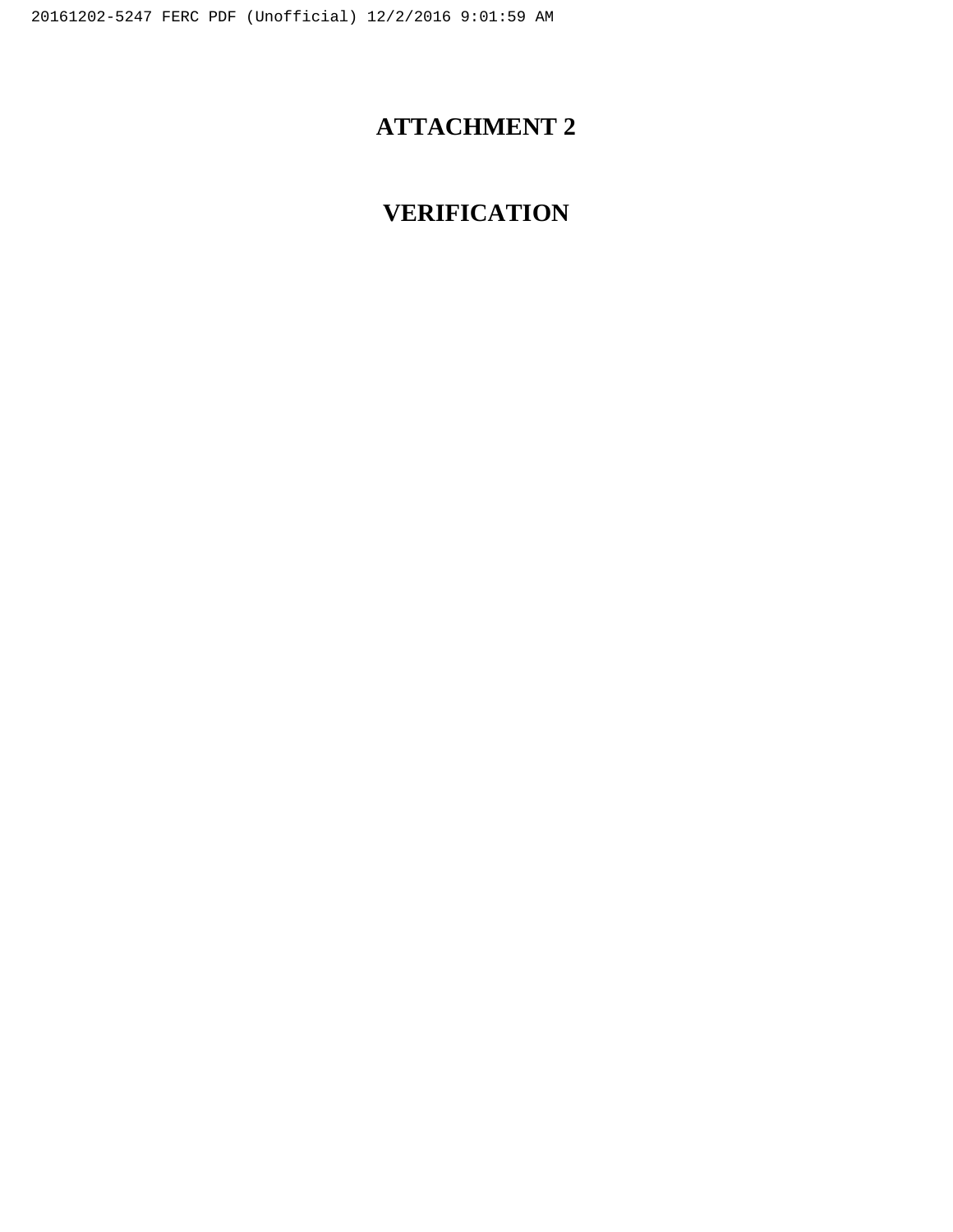#### **UNITED STATES OF AMERICA BEFORE THE FEDERAL ENERGY REGULATORY COMMISSION**

**96WI 8ME, LLC Docket No. EC17- -000** 

#### **VERIFICATION OF APPLICATION**

The undersigned, being duly sworn, states that he is the authorized representative of 96WI 8ME, LLC and Solar Frontier Americas, Inc., the indirect owner of all the ownership interests in 96WI 8ME, LLC, and that he has read the foregoing application and knows the contents thereof; and that all statements contained therein with respect to 96W1 8ME, LLC, and its affiliates are true and correct to the best of his knowledge, information, and belief.

**Name:'Cary Vandenberg**  Kar

Title: Managing Director Solar Frontier Americas Development, LLC

A notary public or other officer completing this certificate verifies only the identity of the individual who signed the document to which this certificate is attached, and not the truthfulness, accuracy, or validity of that document.

STATE OF CALIFORNIA **COUNTY OF SAN DIEGO** 

Subscribed and sworn to (or affirmed) before me on this \_\_\_ day of December, 2016, CARY VANDENBERG, who proved to me on the basis of satisfactory evidence to be the person who appeared before me.

 $\left( \begin{array}{c} 1 \end{array} \right)$  ss.

WITNESS my hand and official seal. See attached

Notary's Signature [Notary Seal]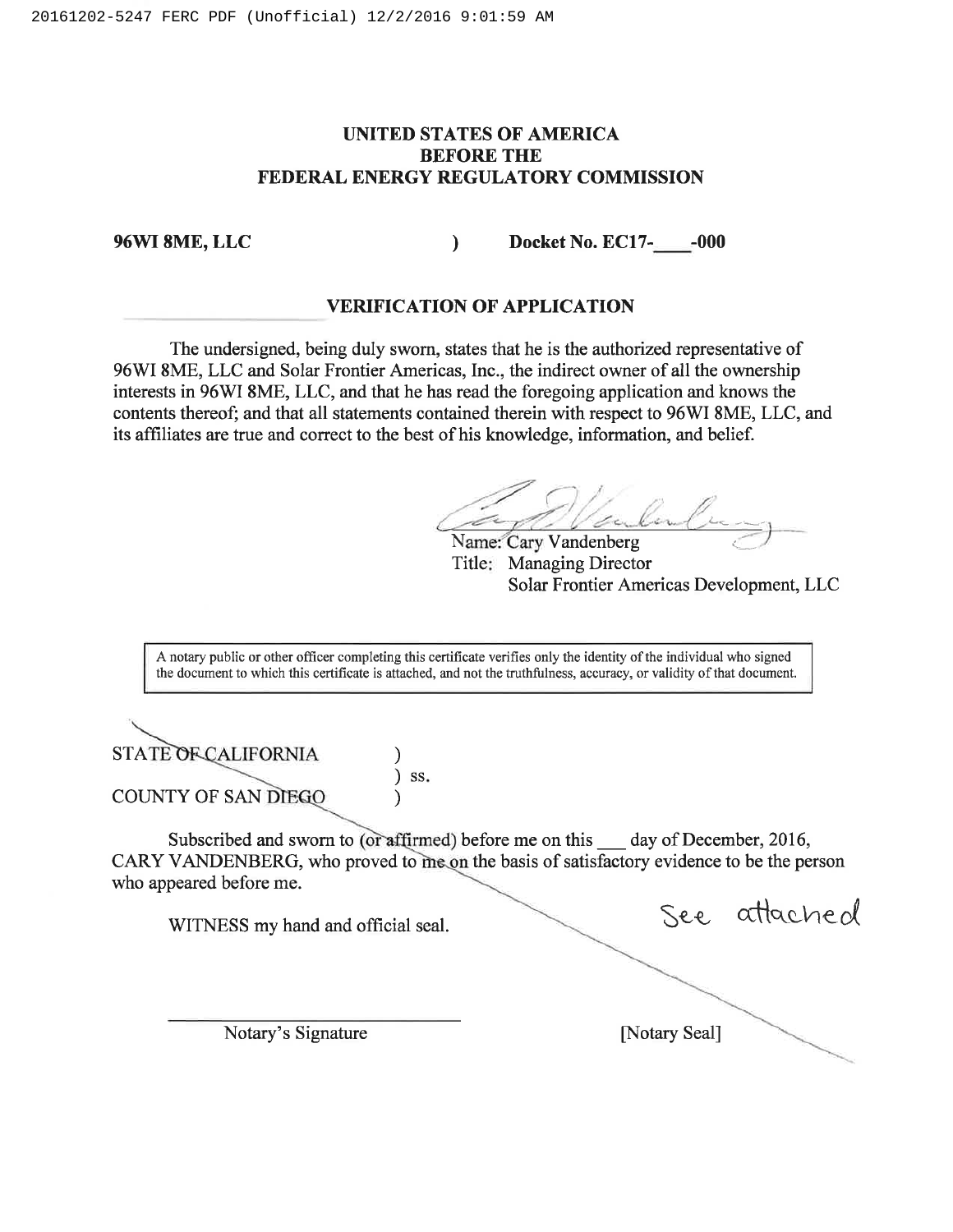|                                                                                                                                                       | <b>GOVERNMENT CODE § 8202</b>                                                                   |
|-------------------------------------------------------------------------------------------------------------------------------------------------------|-------------------------------------------------------------------------------------------------|
|                                                                                                                                                       |                                                                                                 |
| V See Attached Document (Notary to cross out lines 1-6 below)                                                                                         |                                                                                                 |
|                                                                                                                                                       | $\Box$ See Statement Below (Lines 1–6 to be completed only by document signer[s], not Notary)   |
|                                                                                                                                                       |                                                                                                 |
|                                                                                                                                                       |                                                                                                 |
|                                                                                                                                                       |                                                                                                 |
|                                                                                                                                                       |                                                                                                 |
|                                                                                                                                                       |                                                                                                 |
|                                                                                                                                                       |                                                                                                 |
|                                                                                                                                                       |                                                                                                 |
|                                                                                                                                                       |                                                                                                 |
|                                                                                                                                                       |                                                                                                 |
|                                                                                                                                                       |                                                                                                 |
|                                                                                                                                                       |                                                                                                 |
| Signature of Document Signer No. 1                                                                                                                    | Signature of Document Signer No. 2 (if any)                                                     |
|                                                                                                                                                       |                                                                                                 |
| State of California                                                                                                                                   | Subscribed and sworn to (or affirmed) before me                                                 |
|                                                                                                                                                       |                                                                                                 |
| county of San Freancisco                                                                                                                              | on this $\frac{1}{2}$ day of <u>December</u> 20 $\frac{1}{2}$ Year.                             |
|                                                                                                                                                       | by                                                                                              |
|                                                                                                                                                       | Cary Vanc<br>(1)                                                                                |
| <b>LATASHA D. TERRY</b>                                                                                                                               |                                                                                                 |
|                                                                                                                                                       | proved to me on the basis of satisfactory evidence                                              |
| Notary Public - California                                                                                                                            | to be the person who appeared before me                                                         |
| <b>San Francisco County</b><br>Commission # 2160358<br>My Comm. Expires Aug 17, 2020                                                                  | (and                                                                                            |
|                                                                                                                                                       |                                                                                                 |
|                                                                                                                                                       | (2)<br>Name of Signer                                                                           |
|                                                                                                                                                       |                                                                                                 |
|                                                                                                                                                       | proved to me on the basis of satisfactory evidence<br>to be the person who appeared before me.) |
|                                                                                                                                                       |                                                                                                 |
|                                                                                                                                                       | Signature                                                                                       |
| Place Notary Seal Above                                                                                                                               | gnature of Notary Bublic                                                                        |
|                                                                                                                                                       |                                                                                                 |
|                                                                                                                                                       | OPTIONAL                                                                                        |
|                                                                                                                                                       | RIGHT THUMBPRIN <b>T</b><br><b>RIGHT THUMBPRINT</b>                                             |
|                                                                                                                                                       | OF SIGNER #2<br>OF SIGNER #1                                                                    |
| Though the information below is not required by law, it may prove valuable<br>to persons relying on the document and could prevent fraudulent removal | Top of thumb here<br>Top of thumb here                                                          |
| and reattachment of this form to another document.                                                                                                    |                                                                                                 |
|                                                                                                                                                       |                                                                                                 |
| <b>Further Description of Any Attached Document</b>                                                                                                   |                                                                                                 |
|                                                                                                                                                       |                                                                                                 |
| Title or Type of Document: GLOWI VCRIfication of Appl.                                                                                                |                                                                                                 |
| Document Date: DCCCMbCR 1, 2014 Aumber of Pages: 35                                                                                                   |                                                                                                 |
|                                                                                                                                                       |                                                                                                 |
|                                                                                                                                                       |                                                                                                 |
| Signer(s) Other Than Named Above:                                                                                                                     |                                                                                                 |
|                                                                                                                                                       |                                                                                                 |